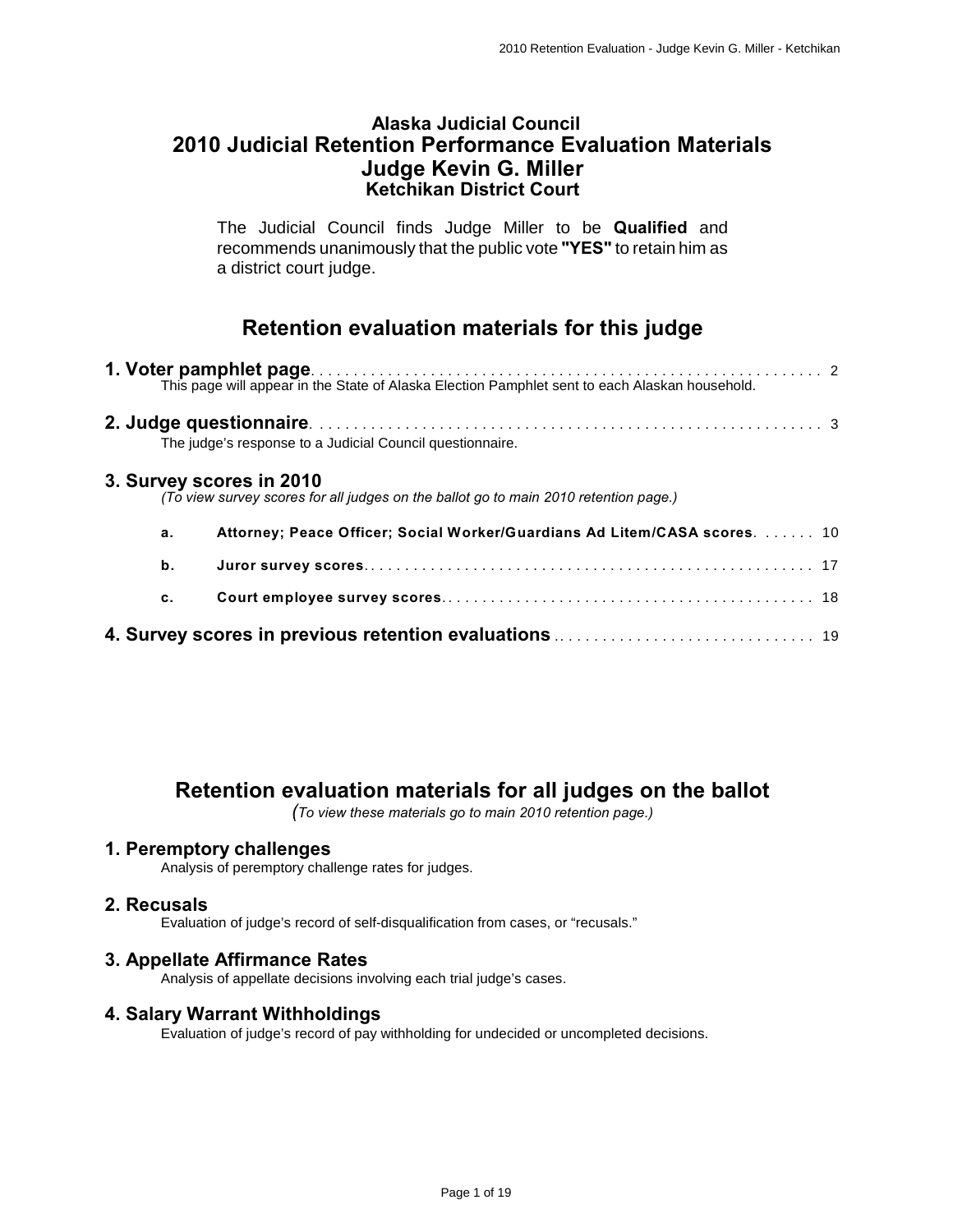# Alaska Judicial Council Recommendation Judge Kevin G. Miller, District Court, Ketchikan

#### **Judicial Council Recommendation 2010**

The Alaska Judicial Council is a non-partisan citizens' commission established by the Alaska constitution. Alaskan law requires the Council to evaluate judges' performance and authorizes the Council to recommend to voters whether judges should be retained in office. The Judicial Council reviews judges' integrity, diligence, legal ability, fairness, demeanor, ability to manage their caseloads, and overall performance of their judicial responsibilities in and out of the courtroom. The Judicial Council finds Judge Miller to be *Qualified* and recommends unanimously that the public vote **"YES"** to retain him as a district court judge.

#### **Judicial Council Evaluation**

The Judicial Council surveyed thousands of Alaskans including peace and probation officers, court employees, attorneys, jurors, social workers/guardians ad litem, and child advocates about the judges on the ballot. Respondents were asked to rate judicial performance and to submit comments. The Council also reviewed the ratings and observations of the Alaska Judicial Observers, independent community-based volunteers. The Council reviewed the judge's peremptory challenge, recusals, and appellate affirmance and reversal rates; any civil or criminal litigation involving the judge; APOC and court system conflict-of-interest statements; any disciplinary files involving the judge; and whether a judge's pay was withheld for an untimely decision. The Council reviewed other court records and investigated judicial conduct in specific cases. The Council interviewed some judges, attorneys, and court staff, and held a statewide public hearing to obtain comments about judges.

|               | <b>Attorney</b><br><b>Survey</b> | Peace<br><b>Officer</b><br><b>Survey</b> | Juror<br><b>Survey</b> | Court<br><b>Employee</b><br><b>Survey</b> | <b>Social Workers</b><br><b>Guardians ad Litem</b><br><b>CASAs</b> |
|---------------|----------------------------------|------------------------------------------|------------------------|-------------------------------------------|--------------------------------------------------------------------|
| Legal Ability | 4.4                              | ---                                      |                        |                                           | ---                                                                |
| Impartiality  | 4.6                              | 4.4                                      | 4.7                    | 4.8                                       | 5.0                                                                |
| Integrity     | 4.7                              | 4.4                                      | ---                    | 4.8                                       | 5.0                                                                |
| Temperament   | 4.7                              | 4.5                                      | 4.9                    | 4.8                                       | 5.0                                                                |
| Diligence     | 4.6                              | 4.5                                      | ---                    | 4.8                                       | 5.0                                                                |
| Overall       | 4.6                              | 4.5                                      | 4.8                    | 4.8                                       | 5.0                                                                |



#### **2.0 = Deficient**

 **1.0 = Poor** 

### **Summary of Survey Information**

Survey respondents rated Judge Miller on the categories summarized in the table above, using 5 as the highest rating possible. The attorney rating for Judge Miller on overall performance was 4.6. Peace and probation officers gave Judge Miller a rating of 4.5. Jurors rated him 4.8 overall, court employees gave him 4.8, and social workers, guardians ad litem and CASA volunteers rated him at 5.0.

# **Recommendation: Vote "YES" to retain Judge Kevin G. Miller**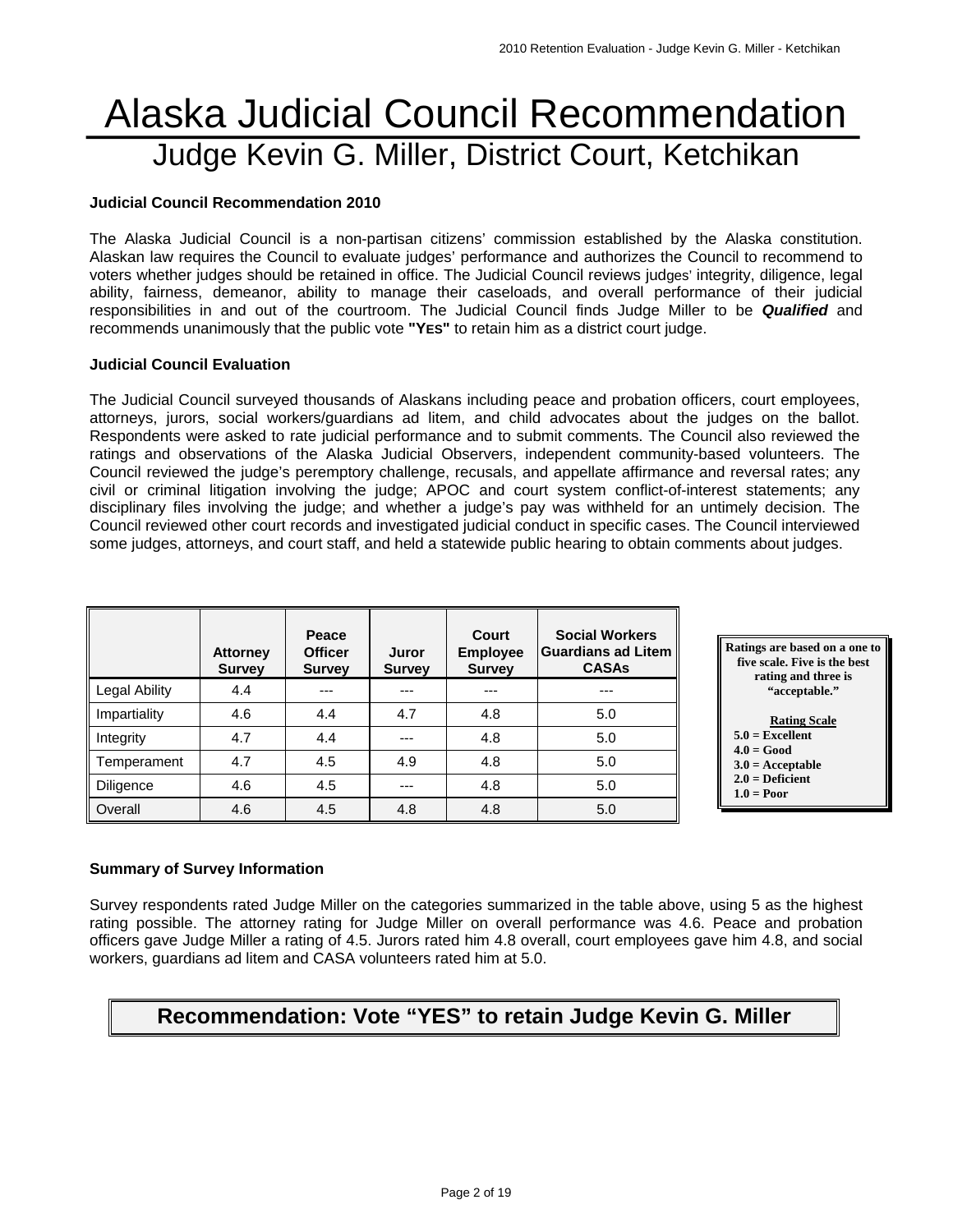**RECEIVED** 

NOV 27 2009

**ALASKA JUDICIAL COUNCIL** 

# **Alaska Judicial Council** Questionnaire

# **Trial Judge** 2010 Candidates for Judicial Retention

October 23, 2010

Keyin Miller Name

Ketchikan District Court Court

- Please estimate your workload during your present term.  $1.$ 
	- $\frac{20\%}{70}$  civil cases<br> $\frac{70}{10}$  % criminal cases a)  $2Q\%$  civil cases  $\overline{10}$  % court administrative work  $100\%$  Total
- - b)  $\frac{18}{8}$  # of jury trials/year  $\overline{40}$  # of non-jury trials/year  $\varnothing$  # of administrative appeals/year

Please describe your participation on court/bar committees or other administrative activities  $2.$ during your current term of office.

Jobe For First Distric Trans d'Asserter For Mogletto  $C \rightarrow \pi$  $\mathcal{O}8$   $\epsilon$  $CEDID$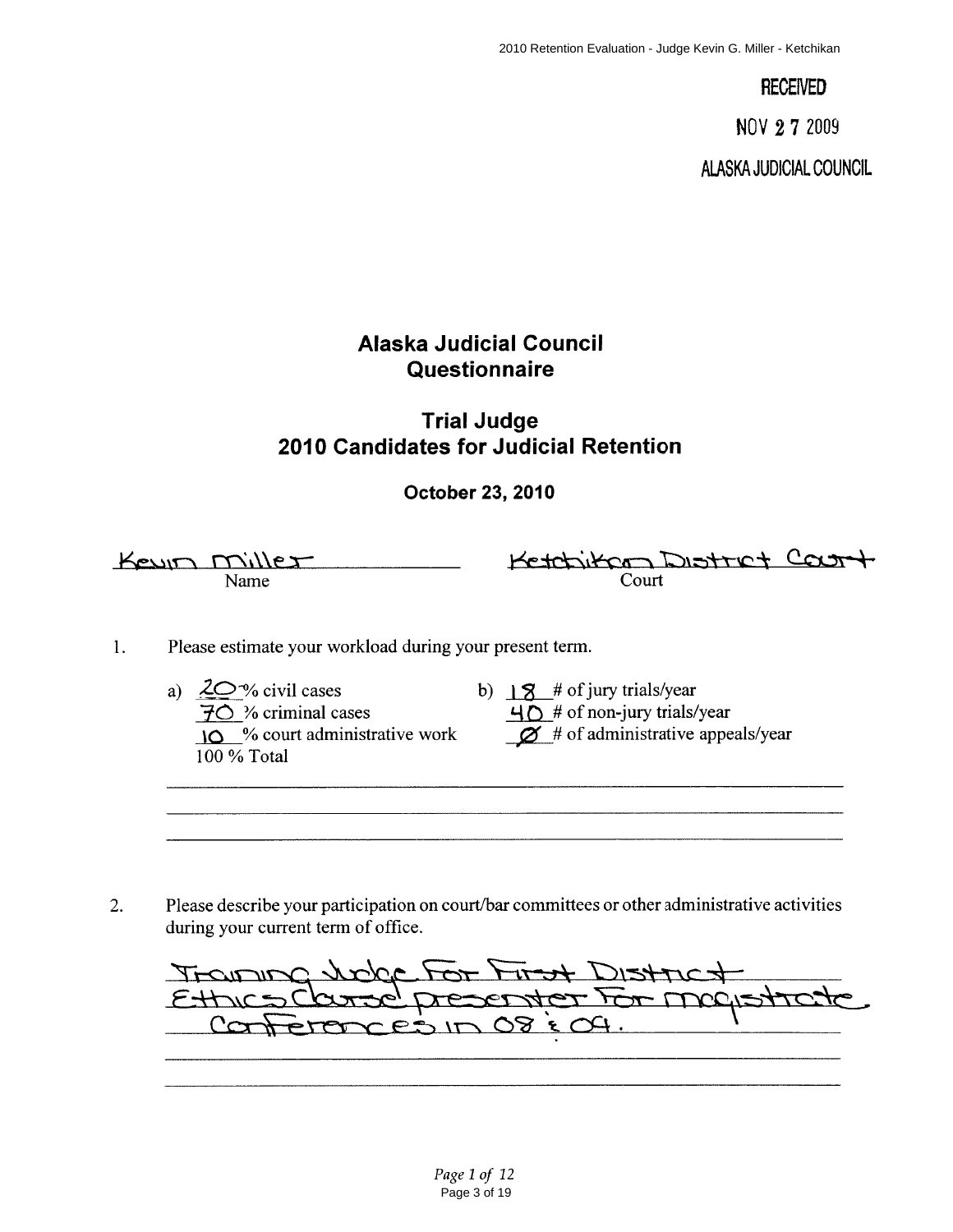Please assess, in one or two paragraphs, your judicial performance during your present term.  $3.$ Appropriate areas of comment could include: satisfaction with your judicial role, specific contributions to the judiciary or the field of law, increases in legal knowledge and judicial skills, or other measures of judicial abilities that you believe to be important.

**SUL** ᠢᢧ

 $\overline{L}$ 

T  $\sim$ rr  $\mathcal{L}$  $\bullet$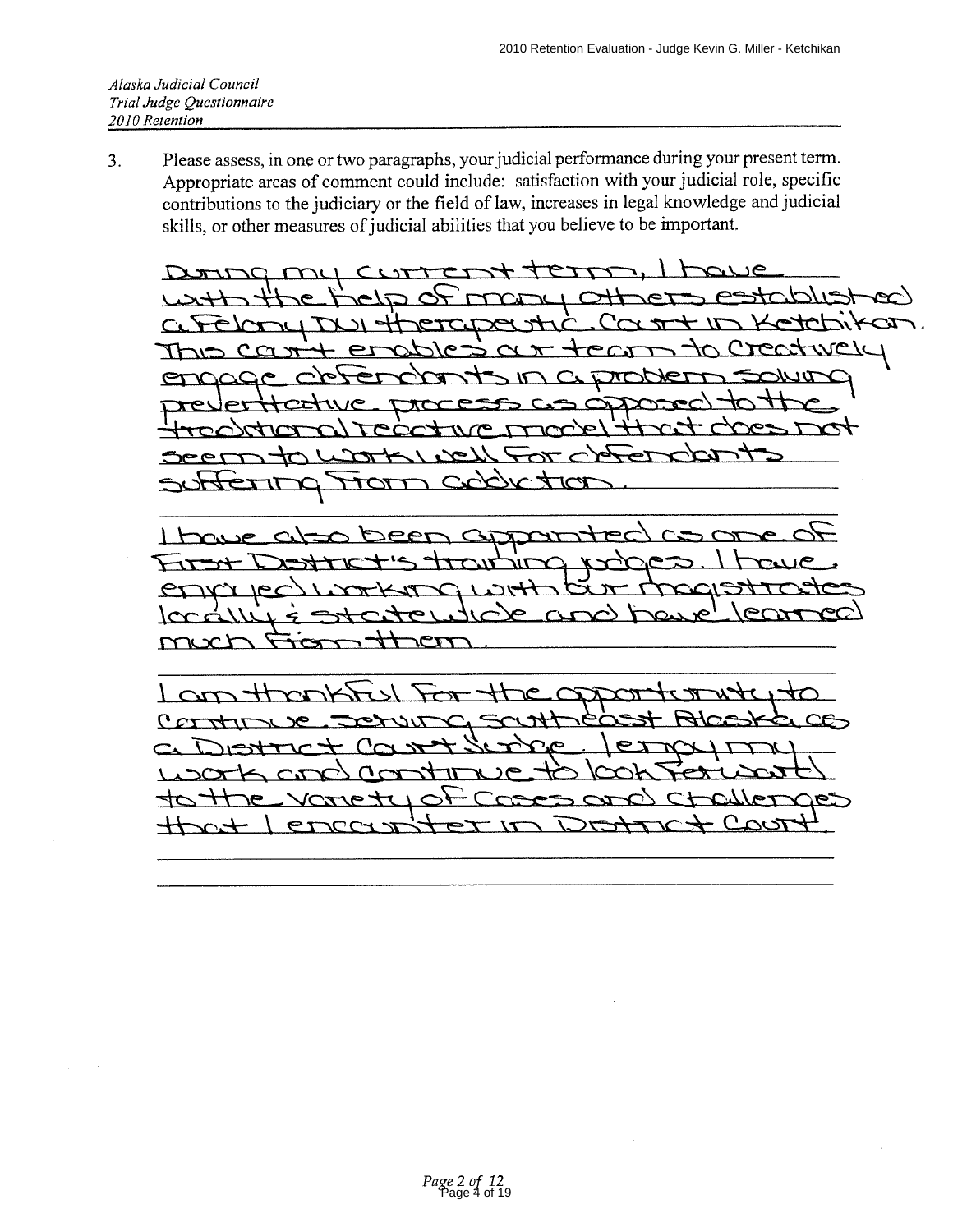- $4.$ During your most recent term as a judge, have you:
	- a) had a tax lien filed or other collection procedure instituted against you by federal, state, or local authorities?
	- b) been involved in a non-judicial capacity in any legal proceeding whether as a party or  $Yes$   $No$   $\checkmark$ . otherwise?

d) held office in any political party?  $Yes \_\_ No \_\_ No$ .

e) held any other local state or federal office?  $Yes \_\_ No \_\_ No \_\_$ .

- f) had any complaints, charges or grievances filed against you with the Alaska Commission on Judicial Conduct, the Alaska Bar Association, or with the Alaska Court System that resulted in public proceedings or sanctions?  $Yes \_\_\_\_ No \_\_\_$ .
- If your answer to any of the questions above is "yes," please give full details, including dates,  $5<sub>1</sub>$ facts, case numbers and outcomes.

Please provide any other information which you believe would assist the Council in 6. conducting its evaluations and in preparing its recommendations for the 2010 retention elections.

Transpolitée since 2008 Item Iterapeutic Cart  $\triangle$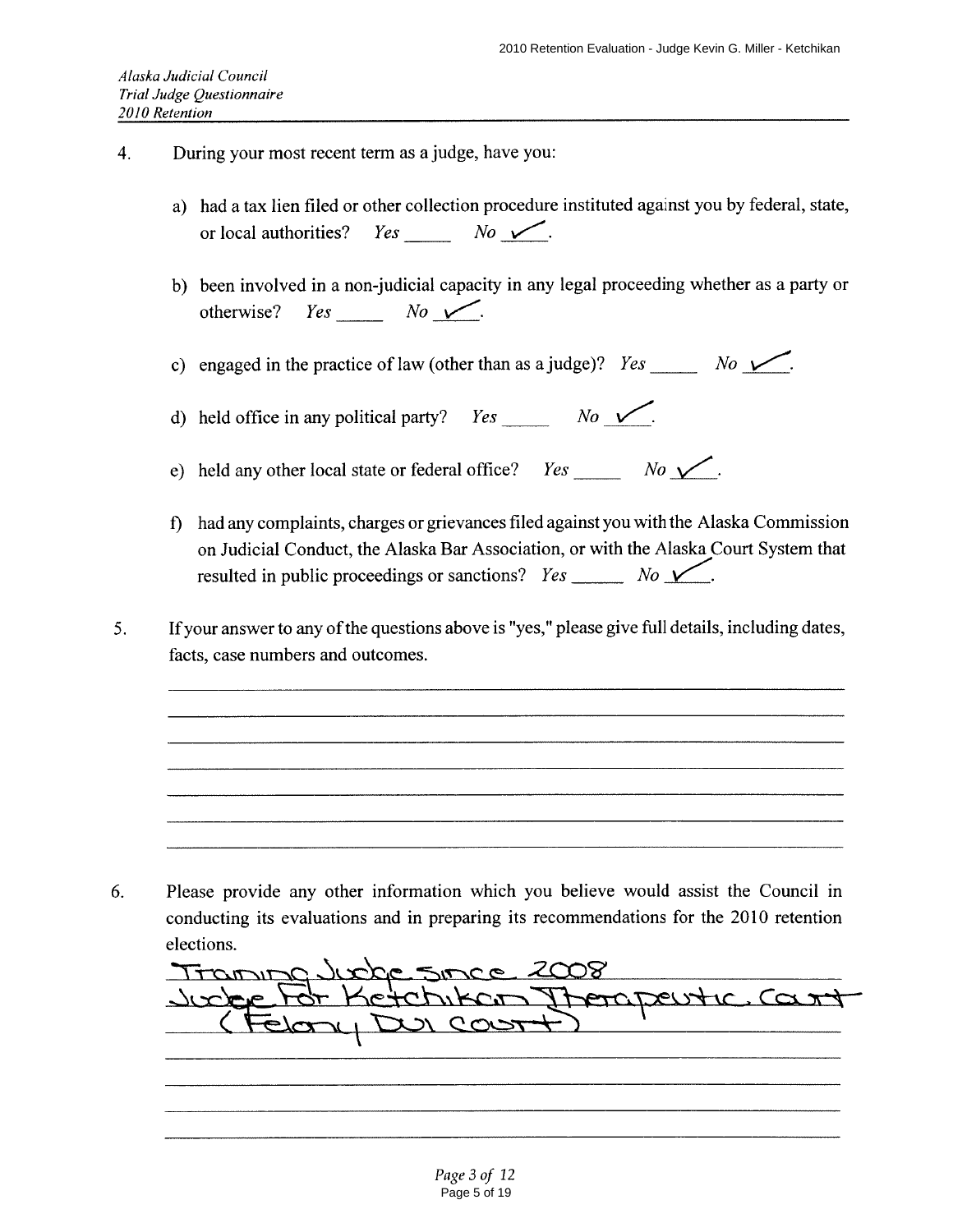Please list your three most recent jury trials including case names and numbers. Please list  $7.$ the names, current addresses, including zip codes and suite numbers where applicable, and phone numbers of each attorney involved in these trials. (Attach additional pages if necessary.)

| Case                       |                                                     |                                |                                                     |  |  |  |  |  |  |  |
|----------------------------|-----------------------------------------------------|--------------------------------|-----------------------------------------------------|--|--|--|--|--|--|--|
|                            | Name: State                                         |                                | Case Number: IKE-09-29 CK                           |  |  |  |  |  |  |  |
|                            | $cr/c$ =<br>r CT                                    |                                |                                                     |  |  |  |  |  |  |  |
| <b>Attorneys Involved:</b> |                                                     |                                |                                                     |  |  |  |  |  |  |  |
|                            | Name: LACK<br><u>HOLOGIKLI</u>                      |                                | Name: JOOD OEOD                                     |  |  |  |  |  |  |  |
|                            | Address: $45$<br><i>IT JOA</i>                      |                                | 208<br>St. Rhm 304 Address: 415 main 5              |  |  |  |  |  |  |  |
|                            | City, State, Zip: Ketchika<br>こいてん                  |                                | AK 99901 City, State, Zip: Ketch 11 KCh<br>228-8950 |  |  |  |  |  |  |  |
| Name:                      |                                                     |                                |                                                     |  |  |  |  |  |  |  |
| Address:                   |                                                     |                                |                                                     |  |  |  |  |  |  |  |
| City, State, Zip:          |                                                     |                                |                                                     |  |  |  |  |  |  |  |
|                            | <b>Case Number 2</b>                                |                                |                                                     |  |  |  |  |  |  |  |
| Case<br>Name:              |                                                     |                                | Case Number: $155 - 09 - 814 = 827$                 |  |  |  |  |  |  |  |
| v.                         |                                                     |                                |                                                     |  |  |  |  |  |  |  |
|                            | <b>Attorneys Involved:</b>                          |                                |                                                     |  |  |  |  |  |  |  |
|                            | Name: NOICY                                         |                                | Name: $\bigcup_{\text{Cat}}$                        |  |  |  |  |  |  |  |
|                            | Address: 415 MOAT<br>$2+$ $\frac{1}{2}$             |                                | Address: $415$ Me. $m$ $5 +$ $R$ $m$ $208$          |  |  |  |  |  |  |  |
|                            | KOD BK 99901<br>City, State, Zip: Ketch<br>225-6128 |                                | City, State, Zip: Ketchikan, RK94401<br>228-895     |  |  |  |  |  |  |  |
| Name:                      |                                                     |                                | Name: $\frac{1}{2}$                                 |  |  |  |  |  |  |  |
| Address:                   |                                                     | Address:                       |                                                     |  |  |  |  |  |  |  |
| City, State, Zip:          |                                                     |                                | City, State, Zip:                                   |  |  |  |  |  |  |  |
|                            | <b>Case Number 3</b>                                |                                |                                                     |  |  |  |  |  |  |  |
| Case                       |                                                     |                                | Case Number: $1KE - O9 - 573$ C.                    |  |  |  |  |  |  |  |
| Name:<br>ν.                |                                                     |                                |                                                     |  |  |  |  |  |  |  |
| <b>Attorneys Involved:</b> |                                                     |                                |                                                     |  |  |  |  |  |  |  |
| Name: $\sqrt{ }$           |                                                     | Name:                          |                                                     |  |  |  |  |  |  |  |
| Address:                   |                                                     | Address: L                     |                                                     |  |  |  |  |  |  |  |
| City, State, Zip: 1        |                                                     | City, State, Zip: $\downarrow$ |                                                     |  |  |  |  |  |  |  |
| Name:                      |                                                     | Name:                          |                                                     |  |  |  |  |  |  |  |
| Address:                   |                                                     | Address:                       |                                                     |  |  |  |  |  |  |  |
| City, State, Zip.          |                                                     | City, State, Zip:              |                                                     |  |  |  |  |  |  |  |

### **Case Number 1**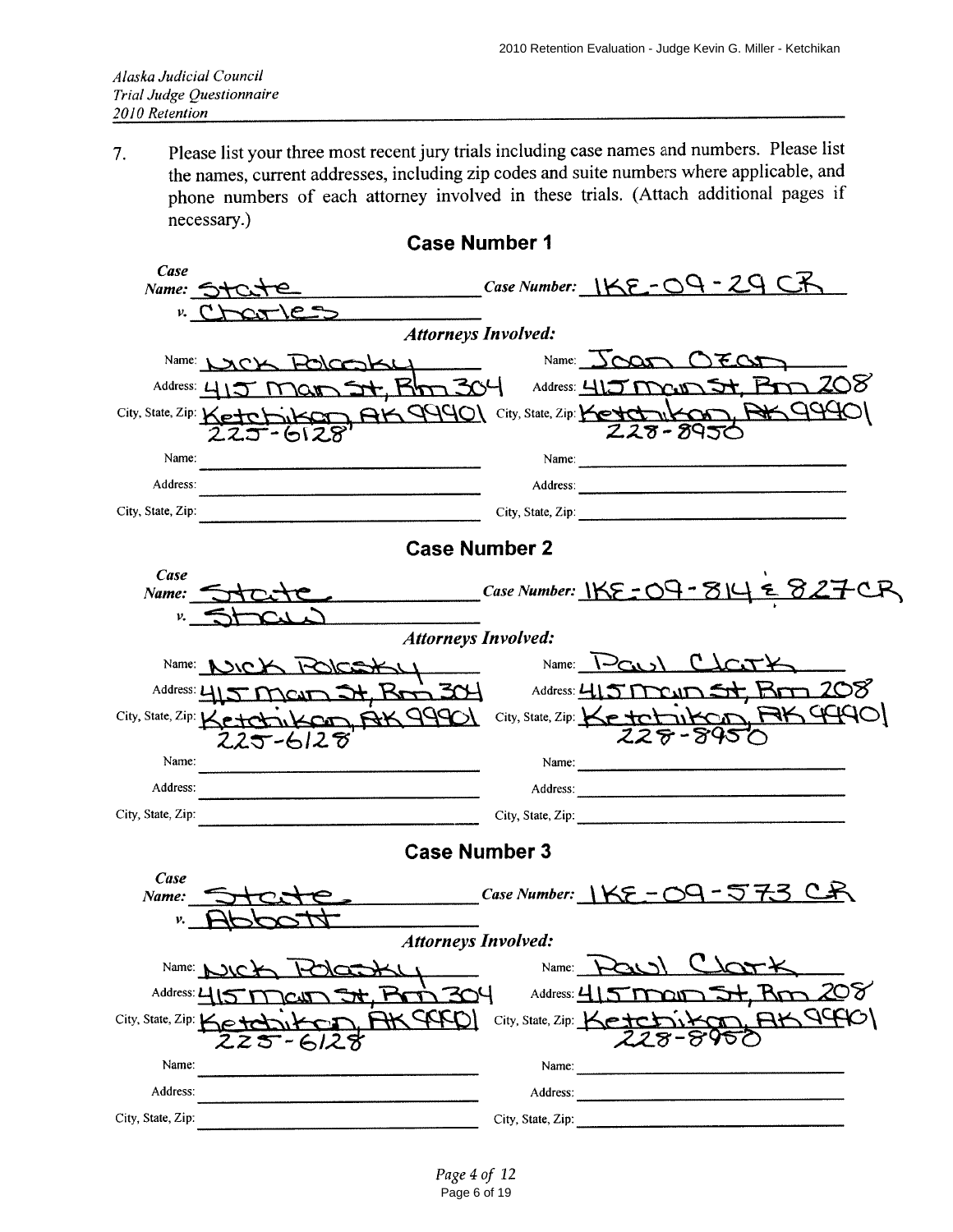Please list your three most recent non-jury trials including case names and numbers. Please 8. list the names, current addresses, including zip codes and suite numbers where applicable, and phone numbers of each attorney involved in your three most recent non-jury trials. (Attach additional pages if necessary.)

| Case                                                  |                                                             |                                                                                                                |  |  |  |  |  |  |  |  |
|-------------------------------------------------------|-------------------------------------------------------------|----------------------------------------------------------------------------------------------------------------|--|--|--|--|--|--|--|--|
|                                                       |                                                             | Name: Touch of Colc), Inc. Case Number: IKE-06-590 CL                                                          |  |  |  |  |  |  |  |  |
| " PUSSION VILLEGE, INC.<br><b>Attorneys Involved:</b> |                                                             |                                                                                                                |  |  |  |  |  |  |  |  |
| Name: T                                               | JIEL Bruce                                                  | Name: Kewin Propertie                                                                                          |  |  |  |  |  |  |  |  |
| Address: $\sum$                                       | 32819                                                       | Address: $PCDB$ 5720 $645G$ . 5+.                                                                              |  |  |  |  |  |  |  |  |
|                                                       | City, State, Zip: JUMECUL AK 99803<br>789-3166              | City, State, Zip: <b>Ancharce</b> , AK 99501                                                                   |  |  |  |  |  |  |  |  |
| Name:                                                 |                                                             | Name: $\qquad \qquad$                                                                                          |  |  |  |  |  |  |  |  |
| Address:                                              |                                                             | Address: 2008 and 2008 and 2008 and 2008 and 2008 and 2008 and 2008 and 2008 and 2008 and 2008 and 2008 and 20 |  |  |  |  |  |  |  |  |
| City, State, Zip:                                     |                                                             | City, State, Zip:                                                                                              |  |  |  |  |  |  |  |  |
|                                                       | <b>Case Number 2</b>                                        |                                                                                                                |  |  |  |  |  |  |  |  |
| Case                                                  |                                                             |                                                                                                                |  |  |  |  |  |  |  |  |
|                                                       | Name: WWW                                                   | Case Number: $156 - 09 - 172 = C$                                                                              |  |  |  |  |  |  |  |  |
|                                                       | $V \leftarrow V$<br><b>Attorneys Involved:</b>              |                                                                                                                |  |  |  |  |  |  |  |  |
| Name: $\tau$                                          |                                                             |                                                                                                                |  |  |  |  |  |  |  |  |
|                                                       | CATCATORE                                                   | Name: There $E$ , $StN1$                                                                                       |  |  |  |  |  |  |  |  |
|                                                       |                                                             | Address: 1981 E. Follmer Woolk Havy Jre 220ddress: 715 Miller Rickle Ro).                                      |  |  |  |  |  |  |  |  |
|                                                       | City, State, Zip: Unaille, AK 99654<br>376- <del>9955</del> | City, State, Zip: Ketchikon, BK 9990                                                                           |  |  |  |  |  |  |  |  |
| Name:                                                 |                                                             | Name:                                                                                                          |  |  |  |  |  |  |  |  |
| Address:                                              |                                                             | Address:                                                                                                       |  |  |  |  |  |  |  |  |
| City, State, Zip:                                     |                                                             | City, State, Zip:                                                                                              |  |  |  |  |  |  |  |  |
|                                                       | <b>Case Number 3</b>                                        |                                                                                                                |  |  |  |  |  |  |  |  |
| Case                                                  |                                                             | I commot locate a 3rd case with lawyers.                                                                       |  |  |  |  |  |  |  |  |
| Name:                                                 | <u>- SE-J</u><br>ITIQNU                                     | <b>Case Number:</b>                                                                                            |  |  |  |  |  |  |  |  |
| v.                                                    | 221                                                         | Tebband offerer                                                                                                |  |  |  |  |  |  |  |  |
|                                                       | <b>Attorneys Involved:</b>                                  |                                                                                                                |  |  |  |  |  |  |  |  |
| Name:                                                 |                                                             | Name:                                                                                                          |  |  |  |  |  |  |  |  |
| Address:                                              |                                                             | Address:                                                                                                       |  |  |  |  |  |  |  |  |
| City, State, Zip:                                     |                                                             | City, State, Zip:                                                                                              |  |  |  |  |  |  |  |  |
| Name:                                                 |                                                             | Name:                                                                                                          |  |  |  |  |  |  |  |  |
| Address:                                              |                                                             | Address:                                                                                                       |  |  |  |  |  |  |  |  |
| City, State, Zip:                                     |                                                             |                                                                                                                |  |  |  |  |  |  |  |  |
|                                                       |                                                             |                                                                                                                |  |  |  |  |  |  |  |  |

# **Case Number 1**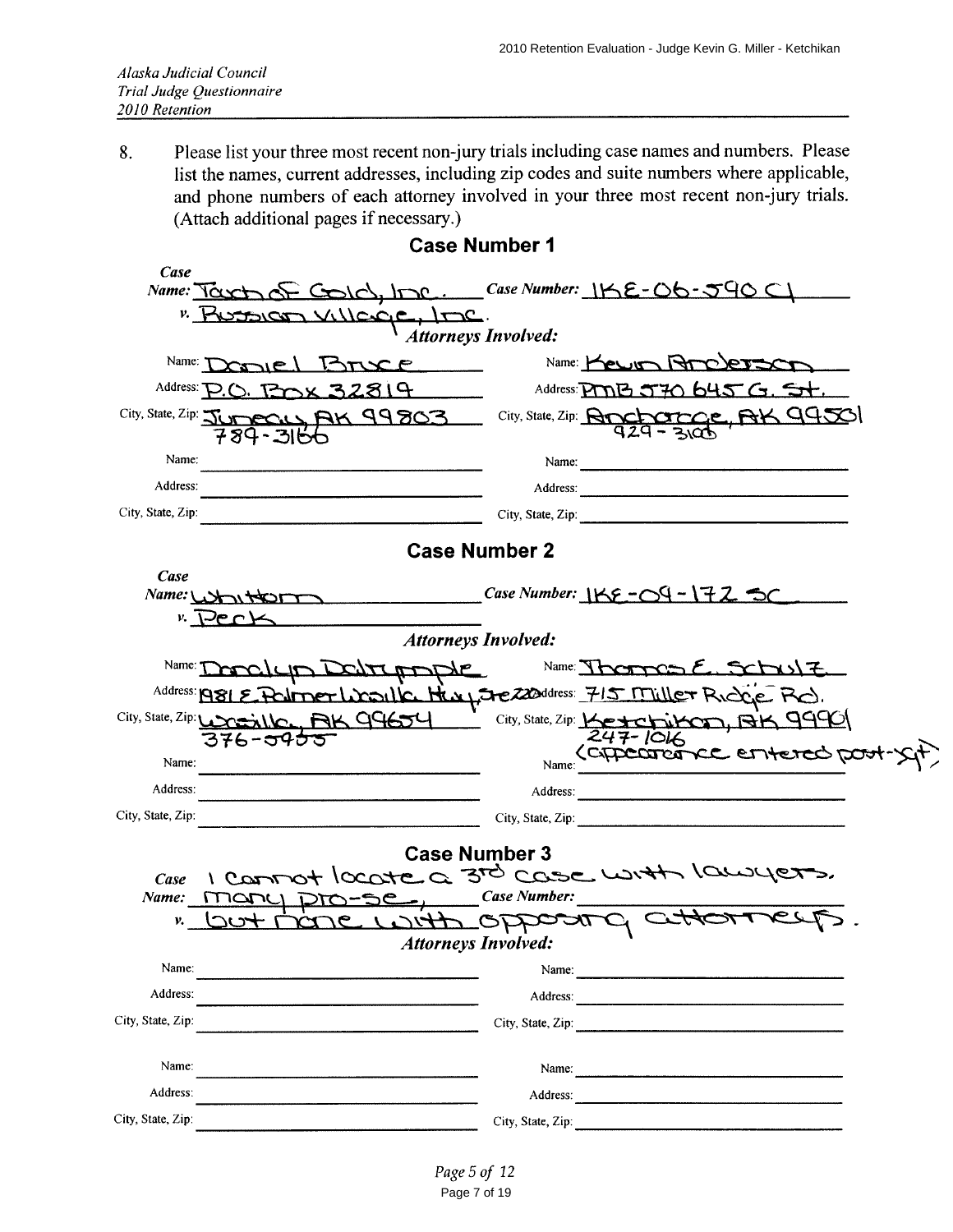Please list your three most recent cases, including case names and numbers, which did not 9. go to trial, but on which you did significant work (such as settlement conference, hearings, motion work, etc.). Please list the names, current addresses, including zip codes and suite numbers where applicable, and phone numbers of each attorney involved in your three most recent non-jury trials. (Attach additional pages if necessary.)

| Case                                                   |                                                         |  |  |  |  |  |  |  |  |  |
|--------------------------------------------------------|---------------------------------------------------------|--|--|--|--|--|--|--|--|--|
| Name: HOICOMO                                          | Case Number: $155 - 08 - 244$                           |  |  |  |  |  |  |  |  |  |
| "Alcoka Bondola Taxa, LLC                              | (Settlernent Con                                        |  |  |  |  |  |  |  |  |  |
| <b>Attorneys Involved:</b>                             |                                                         |  |  |  |  |  |  |  |  |  |
| Name: Michael Heiser                                   | Name: Leslie Longenbour                                 |  |  |  |  |  |  |  |  |  |
| Address: 300 mill St, Ste 20                           | Address: 624 main J+                                    |  |  |  |  |  |  |  |  |  |
| City, State, Zip: Ketchikan AK9990<br>(907) 225-19 10  | City, State, Zip: JUDECU, AK 94801<br>$(907)321 - 3402$ |  |  |  |  |  |  |  |  |  |
| Name:                                                  |                                                         |  |  |  |  |  |  |  |  |  |
| Address:                                               | Address:                                                |  |  |  |  |  |  |  |  |  |
| City, State, Zip:                                      | City, State, Zip:                                       |  |  |  |  |  |  |  |  |  |
|                                                        | <b>Case Number 2</b>                                    |  |  |  |  |  |  |  |  |  |
| Case                                                   |                                                         |  |  |  |  |  |  |  |  |  |
| Name: State                                            | Case Number: IKE-07-569 CK                              |  |  |  |  |  |  |  |  |  |
| telton                                                 | <b>Attorneys Involved:</b>                              |  |  |  |  |  |  |  |  |  |
|                                                        |                                                         |  |  |  |  |  |  |  |  |  |
| Name:<br>James Scott                                   | Name: DOWNC) ROOP                                       |  |  |  |  |  |  |  |  |  |
| Address: 415 Main St. Bm 304                           | Address: 1254 Tomorro Ave                               |  |  |  |  |  |  |  |  |  |
| City, State, Zip: Ketchikan, AK 99901<br>(907)225-6128 | City, State, Zip: Ketchikon, AK 9990<br>$225 - 8989$    |  |  |  |  |  |  |  |  |  |
| Name:                                                  | Name:                                                   |  |  |  |  |  |  |  |  |  |
| Address:                                               | Address:                                                |  |  |  |  |  |  |  |  |  |
| City, State, Zip:                                      | City, State, Zip: $\frac{1}{2}$                         |  |  |  |  |  |  |  |  |  |
|                                                        | <b>Case Number 3</b>                                    |  |  |  |  |  |  |  |  |  |
| Case                                                   |                                                         |  |  |  |  |  |  |  |  |  |
| Name:<br>ے ہے۔                                         | Case Number: $1KE - 08 - 6$<br>(SCHKETTIEI              |  |  |  |  |  |  |  |  |  |
| ا علاكن                                                | <b>Attorneys Involved:</b>                              |  |  |  |  |  |  |  |  |  |
| Name: f<br>ヤマピト                                        | Name: $\leftarrow$                                      |  |  |  |  |  |  |  |  |  |
| Address: -                                             | Address: $\mathfrak{S}$                                 |  |  |  |  |  |  |  |  |  |
| 94901<br>City, State, Zip: Koyel                       | BAGQ<br>City, State, Zip:                               |  |  |  |  |  |  |  |  |  |
| Name:                                                  | Name:                                                   |  |  |  |  |  |  |  |  |  |
| Address:                                               | Address:                                                |  |  |  |  |  |  |  |  |  |
| City, State, Zip:                                      |                                                         |  |  |  |  |  |  |  |  |  |
|                                                        | City, State, Zip:                                       |  |  |  |  |  |  |  |  |  |

# **Case Number 1**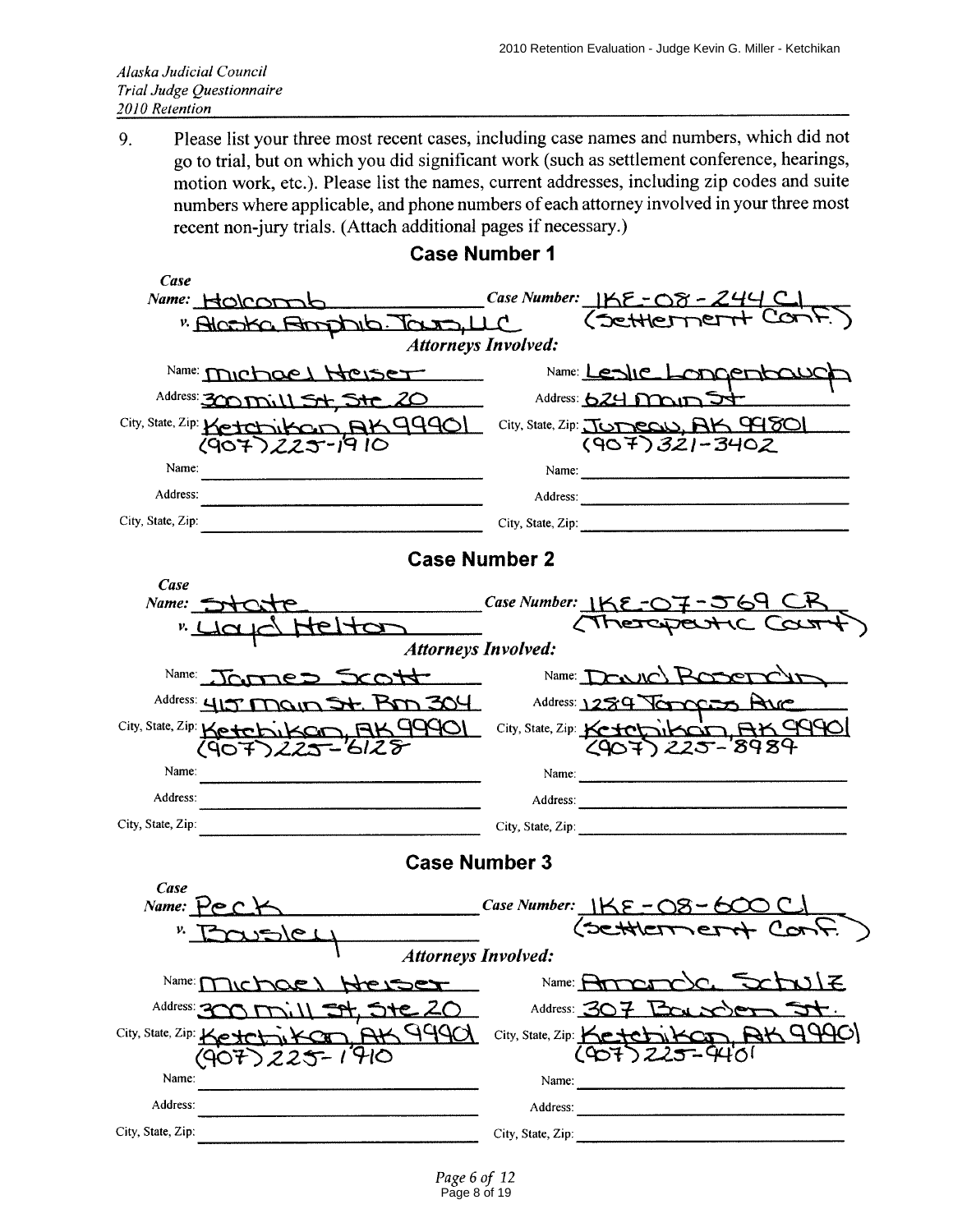Optional: If you deem it helpful to the Council, please list up to three other cases during  $10.$ your past term in which you believe your work was particularly noteworthy. Please list the names, current addresses, including zip codes and suite numbers where applicable, and phone numbers of each attorney involved in these cases. (Attach additional pages if necessary.)

|                                                                                                                                                                                                                                      | <b>Case Number 1</b>                                                                                                                                                                                                           |  |
|--------------------------------------------------------------------------------------------------------------------------------------------------------------------------------------------------------------------------------------|--------------------------------------------------------------------------------------------------------------------------------------------------------------------------------------------------------------------------------|--|
|                                                                                                                                                                                                                                      |                                                                                                                                                                                                                                |  |
| v.                                                                                                                                                                                                                                   |                                                                                                                                                                                                                                |  |
|                                                                                                                                                                                                                                      | <b>Attorneys Involved:</b>                                                                                                                                                                                                     |  |
| Name:                                                                                                                                                                                                                                | Name: $\frac{1}{\sqrt{1-\frac{1}{2}}\sqrt{1-\frac{1}{2}}\sqrt{1-\frac{1}{2}}\sqrt{1-\frac{1}{2}}}}$                                                                                                                            |  |
| Address:                                                                                                                                                                                                                             | Address:                                                                                                                                                                                                                       |  |
| City, State, Zip.                                                                                                                                                                                                                    | City, State, Zip:<br>.<br>Antara manazione di provincia della computazione della componenzazione della componenzazione della compositazi                                                                                       |  |
| Name:                                                                                                                                                                                                                                |                                                                                                                                                                                                                                |  |
| Address:                                                                                                                                                                                                                             |                                                                                                                                                                                                                                |  |
| City, State, Zip:                                                                                                                                                                                                                    | City, State, Zip:                                                                                                                                                                                                              |  |
|                                                                                                                                                                                                                                      | <b>Case Number 2</b>                                                                                                                                                                                                           |  |
| Case Name: <u>contract and contract and contract and contract and contract and contract and contract and contract and contract and contract and contract and contract and contract and contract and contract and contract and co</u> | Case Number:                                                                                                                                                                                                                   |  |
| $\nu$ .                                                                                                                                                                                                                              |                                                                                                                                                                                                                                |  |
|                                                                                                                                                                                                                                      | <b>Attorneys Involved:</b>                                                                                                                                                                                                     |  |
| Name:                                                                                                                                                                                                                                | Name: 2008.000 million and 2008.000 million and 2008.000 million and 2008.000 million and 2008.000 million and 2008.000 million and 2008.000 million and 2008.000 million and 2008.000 million and 2008.000 million and 2008.0 |  |
| Address:                                                                                                                                                                                                                             |                                                                                                                                                                                                                                |  |
| City, State, Zip:                                                                                                                                                                                                                    |                                                                                                                                                                                                                                |  |
| Name:                                                                                                                                                                                                                                |                                                                                                                                                                                                                                |  |
| Address:                                                                                                                                                                                                                             | <u> 1980 - Johann Stoff, deutscher Stoff, der Stoff, der Stoff, der Stoff, der Stoff, der Stoff, der Stoff, der S</u>                                                                                                          |  |
| City, State, Zip:                                                                                                                                                                                                                    |                                                                                                                                                                                                                                |  |
|                                                                                                                                                                                                                                      | <b>Case Number 3</b>                                                                                                                                                                                                           |  |
|                                                                                                                                                                                                                                      |                                                                                                                                                                                                                                |  |
| v.                                                                                                                                                                                                                                   |                                                                                                                                                                                                                                |  |
|                                                                                                                                                                                                                                      | <b>Attorneys Involved:</b>                                                                                                                                                                                                     |  |
| Name:                                                                                                                                                                                                                                | Name: $\frac{1}{\sqrt{1-\frac{1}{2}} \cdot \frac{1}{2}}$                                                                                                                                                                       |  |
| Address:                                                                                                                                                                                                                             | Address:                                                                                                                                                                                                                       |  |
| City, State, Zip:                                                                                                                                                                                                                    | City, State, Zip:                                                                                                                                                                                                              |  |
| Name:                                                                                                                                                                                                                                | Name:                                                                                                                                                                                                                          |  |
| Address:                                                                                                                                                                                                                             | Address:                                                                                                                                                                                                                       |  |
| City, State, Zip:                                                                                                                                                                                                                    | City, State, Zip:                                                                                                                                                                                                              |  |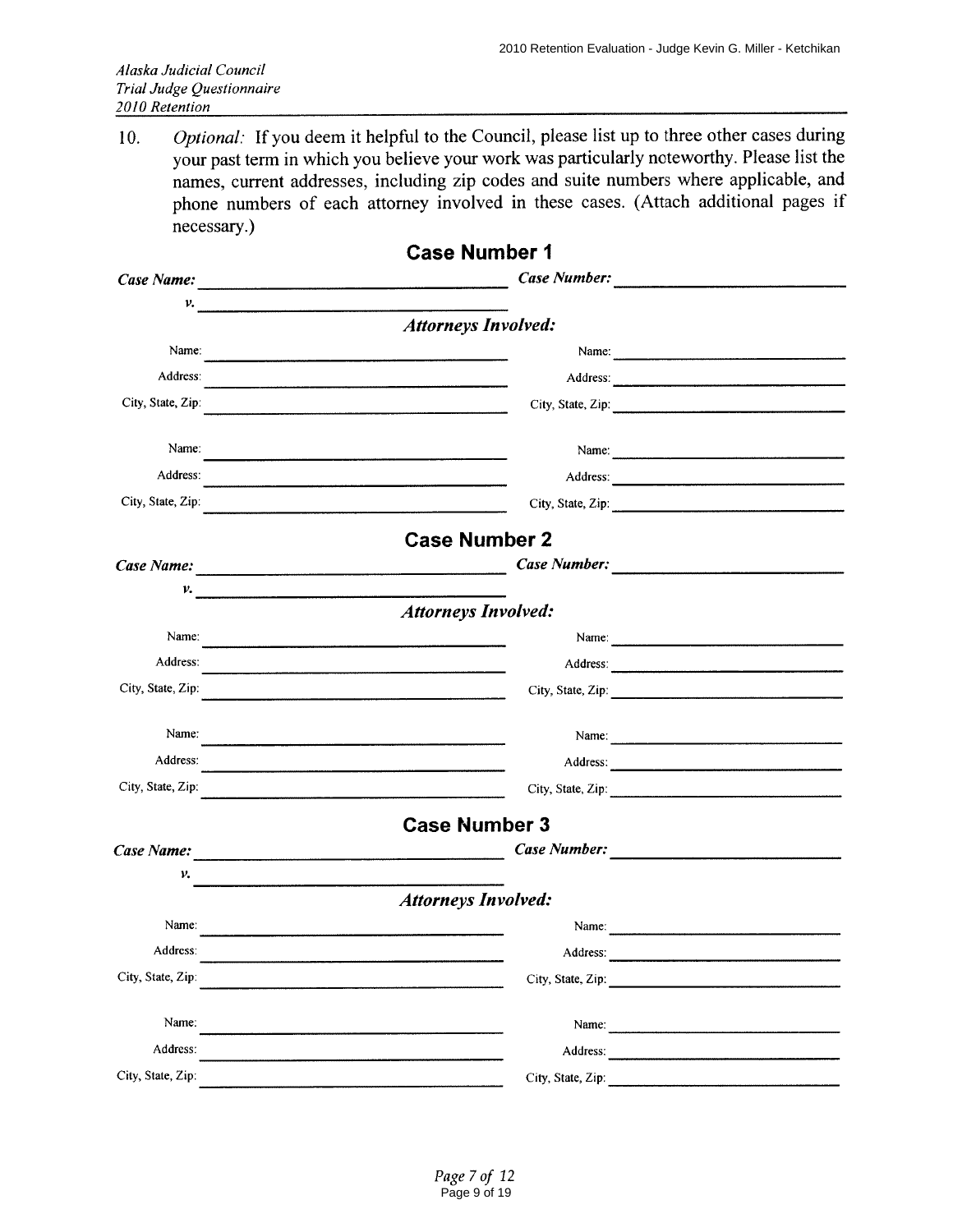# **First Judicial District Kevin G. Miller - Ketchikan District Court**

# **Summary Sheet and Detailed Survey Scores**

### *Summary of survey information*

Judge Miller's detailed survey scores follow. Attorneys rated him 4.6 on overall performance. Peace and probation officers rated him 4.5 overall, and social workers, Guardians ad Litem and CASA volunteers rated him 5.0 overall.

|               | <b>Attorney Survey</b><br>$N = 64$ | <b>Peace Officer</b><br><b>Survey</b><br>$N=13$ | <b>Social Workers</b><br><b>Guardians ad Litem</b><br><b>CASAs</b><br>$N=1$ |
|---------------|------------------------------------|-------------------------------------------------|-----------------------------------------------------------------------------|
| Legal Ability | 4.4                                | --                                              | --                                                                          |
| Impartiality  | 4.6                                | 4.4                                             | 5.0                                                                         |
| Integrity     | 4.7                                | 4.4                                             | 5.0                                                                         |
| Temperament   | 4.7                                | 4.5                                             | 5.0                                                                         |
| Diligence     | 4.6                                | 4.5                                             | 5.0                                                                         |
| Overall       | 4.6                                | 4.5                                             | 5.0                                                                         |

### *The Judicial Council's Evaluation Process*

State law requires the Judicial Council to evaluate each judge standing for retention, and to report its evaluations to the voters. The three surveys reported here are an important part of the Council's evaluations. The Council also considers survey ratings by jurors and court employees, public comments, and the ratings by the independent citizen volunteers at Alaska Judicial Observers. Along with the personal observations of the hundreds of people who had direct professional experience with the judge, the Council reviews any litigation involving the judge, conflict of interest records, public disciplinary files, and indicators of judicial performance such as appellate affirmances and reversals, and peremptory challenges and recusals. All of the evaluation information about the judge is on the Council's website at www.ajc.state.ak.us.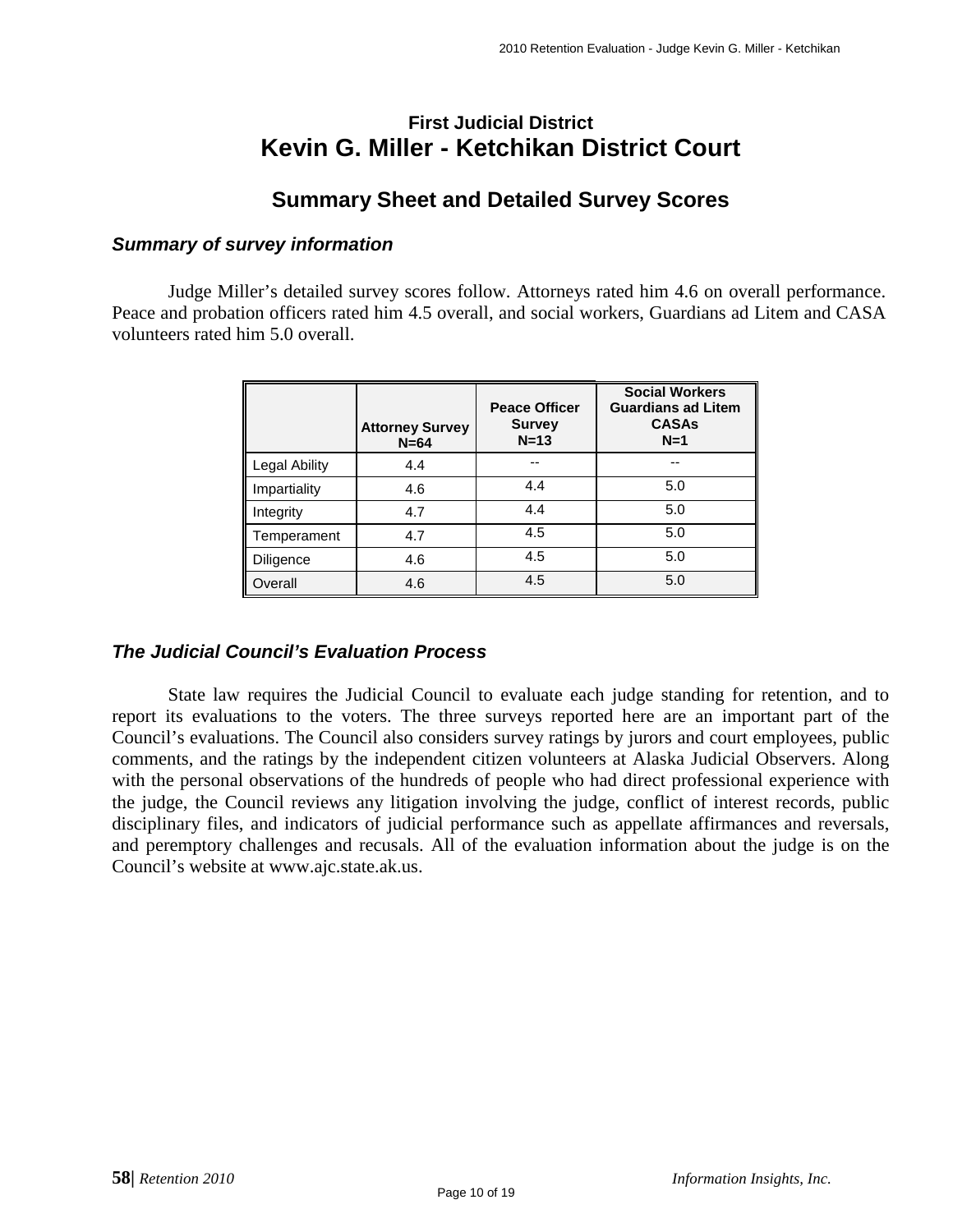# **District Court Judge Kevin G. Miller**

### **A. Alaska Bar Association**

# **Demographic Description**

|                                  |                                       | $\mathbf N$              | $\frac{0}{0}$ |
|----------------------------------|---------------------------------------|--------------------------|---------------|
| <b>Type of Practice</b>          |                                       |                          |               |
|                                  | No Response                           | 3                        | 3.9%          |
|                                  | Private, Solo                         | 11                       | 14.5%         |
|                                  | Private, 2-5 Attorneys                | 15                       | 19.7%         |
|                                  | Private, 6+ Attorneys                 | $\overline{4}$           | 5.3%          |
|                                  | Private, Corporate Employee           | $\overline{\phantom{a}}$ | 0.0%          |
|                                  | Judge or Judicial Officer             | 30                       | 39.5%         |
|                                  | Government                            | 12                       | 15.8%         |
|                                  | Public Service Agency or Organization | $-$                      | 0.0%          |
|                                  | (Not Govt)                            |                          |               |
|                                  | Other                                 | $\mathbf{1}$             | 1.3%          |
| <b>Length of Alaska Practice</b> |                                       |                          |               |
|                                  | No Response                           | $\overline{4}$           | 5.3%          |
|                                  | 5 Years or fewer                      | 3                        | 3.9%          |
|                                  | 6 to 10 years                         | 8                        | 10.5%         |
|                                  | 11 to 15 years                        | 6                        | 7.9%          |
|                                  | 16 to 20 years                        | $\overline{4}$           | 5.3%          |
|                                  | 21 years or more                      | 51                       | 67.1%         |
| <b>Gender</b>                    |                                       |                          |               |
|                                  | No Response                           | 5                        | 6.6%          |
|                                  | Male                                  | 55                       | 72.4%         |
|                                  | Female                                | 16                       | 21.1%         |
| <b>Cases Handled</b>             |                                       |                          |               |
|                                  | No Response                           | $\overline{2}$           | 2.6%          |
|                                  | Prosecution                           | 5                        | 6.6%          |
|                                  | <b>Mainly Criminal</b>                | $\overline{4}$           | 5.3%          |
|                                  | Mixed Criminal & Civil                | 39                       | 51.3%         |
|                                  | <b>Mainly Civil</b>                   | 24                       | 31.6%         |
|                                  | Other                                 | $\overline{2}$           | 2.6%          |
| <b>Location of Practice</b>      |                                       |                          |               |
|                                  | No Response                           | $\overline{2}$           | 2.6%          |
|                                  | <b>First District</b>                 | 39                       | 51.3%         |
|                                  | <b>Second District</b>                | $\mathbf{1}$             | 1.3%          |
|                                  | <b>Third District</b>                 | 25                       | 32.9%         |
|                                  | <b>Fourth District</b>                | 9                        | 11.8%         |
|                                  | <b>Outside of Alaska</b>              | $-$                      | 0.0%          |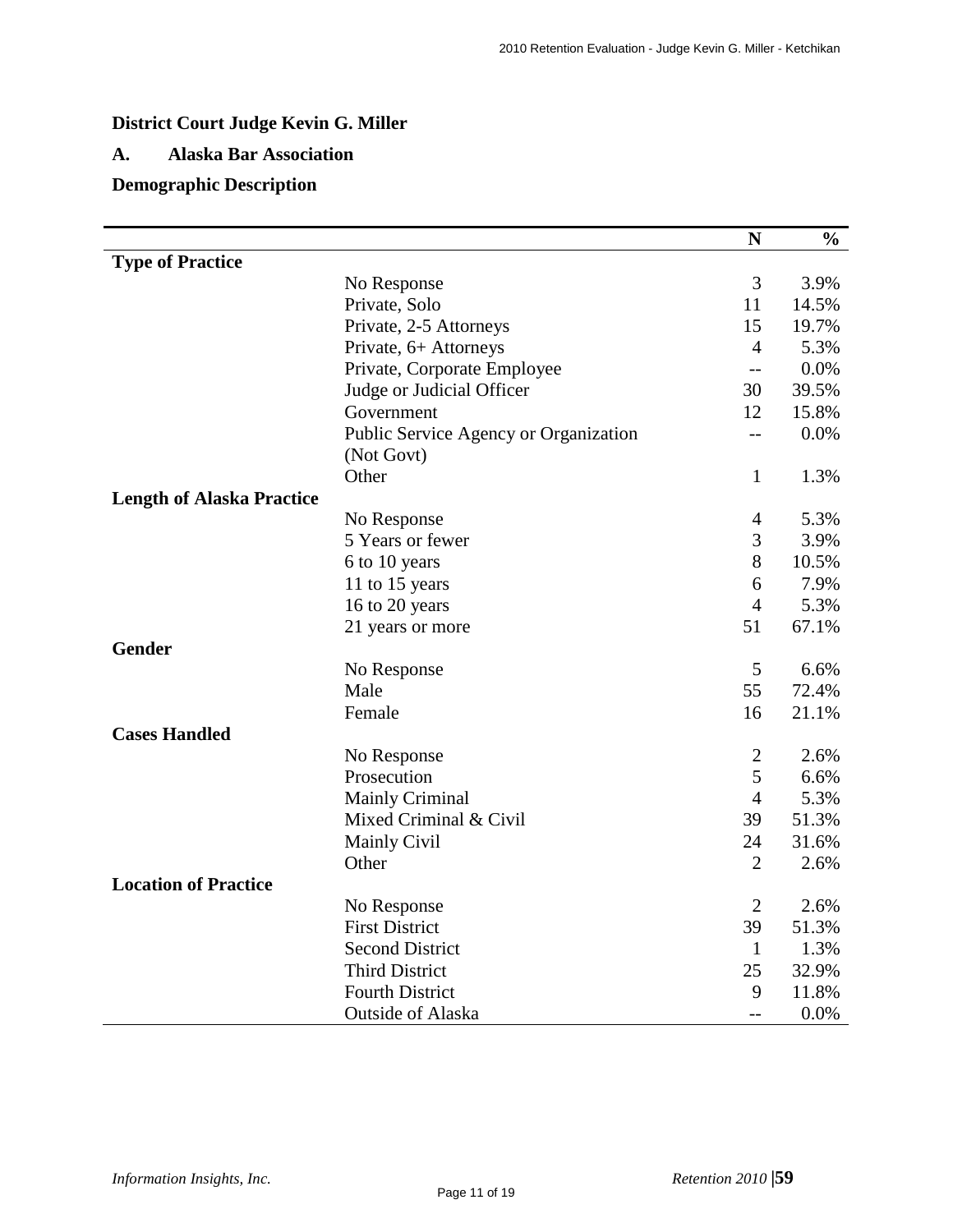|                                    | Legal                    |                  | Impartiality/            |                  |                          |                  | <b>Judicial</b>                               |                  |                           | <b>Overall</b>   |                                               |                  |
|------------------------------------|--------------------------|------------------|--------------------------|------------------|--------------------------|------------------|-----------------------------------------------|------------------|---------------------------|------------------|-----------------------------------------------|------------------|
|                                    | <b>Ability</b>           |                  | <b>Fairness</b>          |                  | <b>Integrity</b>         |                  | <b>Temperament</b>                            |                  | <b>Diligence</b>          |                  | <b>Evaluation</b>                             |                  |
|                                    | Mean                     | N                | Mean                     | N                | Mean                     | N                | Mean                                          | N                | Mean                      | N                | Mean                                          | N                |
| <b>Basis for Evaluation</b>        |                          |                  |                          |                  |                          |                  |                                               |                  |                           |                  |                                               |                  |
| No Response                        |                          | $\mathbf{1}$     |                          | $\mathbf{1}$     |                          | $\boldsymbol{0}$ |                                               | $\mathbf{1}$     |                           | 1                |                                               | $\boldsymbol{0}$ |
| <b>Direct Professional</b>         | 4.4                      | 63               | 4.6                      | 63               | 4.7                      | 64               | 4.7                                           | 63               | 4.6                       | 63               | 4.6                                           | 64               |
| <b>Professional Reputation</b>     | 4.3                      | 6                | 4.7                      | 6                | 4.7                      | 6                | 4.8                                           | 5                | 4.4                       | 5                | 4.7                                           | 6                |
| <b>Other Personal Contacts</b>     | 4.8                      | 5                | 5.0                      | 5                | 4.8                      | 5                | 5.0                                           | 5                | 4.8                       | 5                | 4.8                                           | 5                |
| <b>Type of Practice</b>            |                          |                  |                          |                  |                          |                  |                                               |                  |                           |                  |                                               |                  |
| No Response                        |                          | $\mathbf{1}$     |                          | $\mathbf{1}$     |                          | $\boldsymbol{0}$ |                                               | $\boldsymbol{0}$ |                           | 1                |                                               | $\boldsymbol{0}$ |
| Private, Solo                      | 4.3                      | 7                | 4.7                      | 7                | 5.0                      | 7                | 5.0                                           | 7                | 4.4                       | $\tau$           | 4.7                                           | $\tau$           |
| Private, 2-5 Attorneys             | 4.4                      | 14               | 4.4                      | 14               | 4.6                      | 14               | 4.5                                           | 13               | 4.6                       | 14               | 4.5                                           | 14               |
| Private, 6+ Attorneys              | 4.0                      | 3                | 4.3                      | 3                | 4.3                      | 3                | 4.3                                           | 3                | 4.3                       | 3                | 4.0                                           | 3                |
| Private, Corporate Employee        | $\overline{\phantom{a}}$ | $\boldsymbol{0}$ | $- -$                    | $\mathbf{0}$     | $\overline{\phantom{a}}$ | $\boldsymbol{0}$ | $\overline{a}$                                | $\mathbf{0}$     | $\omega$ $\omega$         | $\theta$         | $\mathbb{L}^{\mathbb{L}}$                     | $\boldsymbol{0}$ |
| Judge or Judicial Officer          | 4.6                      | 26               | 4.7                      | 26               | 4.7                      | 27               | 4.7                                           | 27               | 4.7                       | 26               | 4.8                                           | 27               |
| Government                         | 4.0                      | 10               | 4.7                      | 10               | 4.7                      | 10               | 4.7                                           | 10               | 4.3                       | 10               | 4.4                                           | 10               |
| Public Service Agency or           |                          |                  |                          |                  |                          |                  |                                               |                  |                           |                  |                                               |                  |
| Organization (Not Govt)            | $\overline{\phantom{m}}$ | $\boldsymbol{0}$ | $\overline{a}$           | $\boldsymbol{0}$ | $-$                      | $\boldsymbol{0}$ | $\mathord{\hspace{1pt}\text{--}\hspace{1pt}}$ | $\boldsymbol{0}$ | $\overline{\phantom{a}}$  | $\overline{0}$   | $-$                                           | $\overline{0}$   |
| Other                              | 5.0                      | $\mathbf{1}$     | 5.0                      | $\mathbf{1}$     | 5.0                      | $\mathbf{1}$     | 4.0                                           | $\mathbf{1}$     | 4.0                       | $\mathbf{1}$     | 5.0                                           | $\mathbf{1}$     |
| <b>Years of Practice in Alaska</b> |                          |                  |                          |                  |                          |                  |                                               |                  |                           |                  |                                               |                  |
| No Response                        |                          | $\mathbf{1}$     |                          | $\boldsymbol{0}$ |                          | $\boldsymbol{0}$ |                                               | 1                |                           | 1                |                                               | $\boldsymbol{0}$ |
| 5 Years or fewer                   | 4.0                      | $\overline{c}$   | 5.0                      | $\mathbf{1}$     | 5.0                      | 2                | 5.0                                           | 2                | 5.0                       | $\overline{2}$   | 5.0                                           | $\mathbf{2}$     |
| 6 to 10 years                      | 4.0                      | 7                | 4.0                      | 7                | 4.1                      | 7                | 4.1                                           | 7                | 4.0                       | $\tau$           | 4.1                                           | 7                |
| 11 to 15 years                     | 4.2                      | 6                | 4.5                      | 6                | 4.7                      | 6                | 4.5                                           | 6                | 4.3                       | 6                | 4.5                                           | 6                |
| 16 to 20 years                     | 4.3                      | 3                | 4.7                      | 3                | 4.7                      | 3                | 5.0                                           | 3                | 4.7                       | 3                | 4.7                                           | 3                |
| 21 years or more                   | 4.6                      | 42               | 4.8                      | 43               | 4.8                      | 43               | 4.8                                           | 42               | 4.7                       | 42               | 4.7                                           | 43               |
| Gender                             |                          |                  |                          |                  |                          |                  |                                               |                  |                           |                  |                                               |                  |
| No Response                        |                          | $\mathbf{1}$     |                          | $\mathbf{1}$     |                          | $\boldsymbol{0}$ |                                               | $\mathbf{1}$     |                           | 1                |                                               | $\boldsymbol{0}$ |
| Male                               | 4.4                      | 46               | 4.6                      | 46               | 4.7                      | 47               | 4.7                                           | 46               | 4.5                       | 46               | 4.6                                           | 47               |
| Female                             | 4.5                      | 13               | 4.5                      | 13               | 4.7                      | 13               | 4.8                                           | 13               | 4.5                       | 13               | 4.6                                           | 13               |
| <b>Cases Handled</b>               |                          |                  |                          |                  |                          |                  |                                               |                  |                           |                  |                                               |                  |
| No Response                        |                          | $\boldsymbol{0}$ |                          | $\boldsymbol{0}$ |                          | $\Omega$         |                                               |                  |                           | $\Omega$         |                                               | $\theta$         |
| Prosecution                        | 3.5                      | 4                | 4.5                      | $\overline{4}$   | 4.5                      | $\overline{4}$   | 4.8                                           | $\overline{4}$   | 4.3                       | $\overline{4}$   | 4.0                                           | $\overline{4}$   |
| Mainly Criminal                    | 4.7                      | 3                | 5.0                      | 3                | 5.0                      | 3                | 4.7                                           | 3                | 4.5                       | 2                | 5.0                                           | 3                |
| Mixed Criminal & Civil             | 4.6                      | 33               | 4.7                      | 33               | 4.8                      | 34               | 4.8                                           | 34               | 4.7                       | 34               | 4.8                                           | 34               |
| Mainly Civil                       | 4.3                      | 20               | 4.5                      | 20               | 4.6                      | 20               | 4.5                                           | 19               | 4.5                       | 20               | 4.4                                           | 20               |
| Other                              | 4.5                      | $\sqrt{2}$       | 4.5                      | $\sqrt{2}$       | 4.5                      | $\overline{2}$   | 4.5                                           | 2                | 4.5                       | 2                | 4.5                                           | $\overline{2}$   |
| <b>Location of Practice</b>        |                          |                  |                          |                  |                          |                  |                                               |                  |                           |                  |                                               |                  |
| No Response                        |                          | $\mathbf{1}$     |                          | $\mathbf{1}$     |                          | $\boldsymbol{0}$ |                                               | $\boldsymbol{0}$ |                           | $\mathbf{1}$     |                                               | $\boldsymbol{0}$ |
| <b>First District</b>              | 4.4                      | 34               | 4.5                      | 34               | 4.7                      | 34               | 4.7                                           | 33               | 4.6                       | 34               | 4.6                                           | 34               |
| <b>Second District</b>             | 4.0                      | $\mathbf{1}$     | 5.0                      | 1                | 5.0                      | 1                | 5.0                                           | $\mathbf{1}$     | 4.0                       | 1                | 5.0                                           | $\mathbf{1}$     |
| <b>Third District</b>              | 4.5                      | 18               | 4.6                      | 18               | 4.7                      | 19               | 4.7                                           | 19               | 4.6                       | 18               | 4.6                                           | 19               |
| Fourth District                    | 4.4                      | $\overline{9}$   | 4.8                      | $\overline{9}$   | 4.8                      | $\overline{9}$   | 4.6                                           | $\overline{9}$   | 4.4                       | 9                | 4.7                                           | 9                |
| Outside of Alaska                  | $\overline{\phantom{a}}$ | $\boldsymbol{0}$ | $\overline{\phantom{a}}$ | $\boldsymbol{0}$ | $\overline{\phantom{a}}$ | $\boldsymbol{0}$ | $\overline{\phantom{a}}$                      | $\boldsymbol{0}$ | $\mathbb{H}^{\mathbb{H}}$ | $\boldsymbol{0}$ | $\mathord{\hspace{1pt}\text{--}\hspace{1pt}}$ | $\boldsymbol{0}$ |

### **Judge Kevin G. Miller: Detailed Information Responses Alaska Bar Association Members**

Note: Ratings for only those respondents who reported direct professional experience with the judge.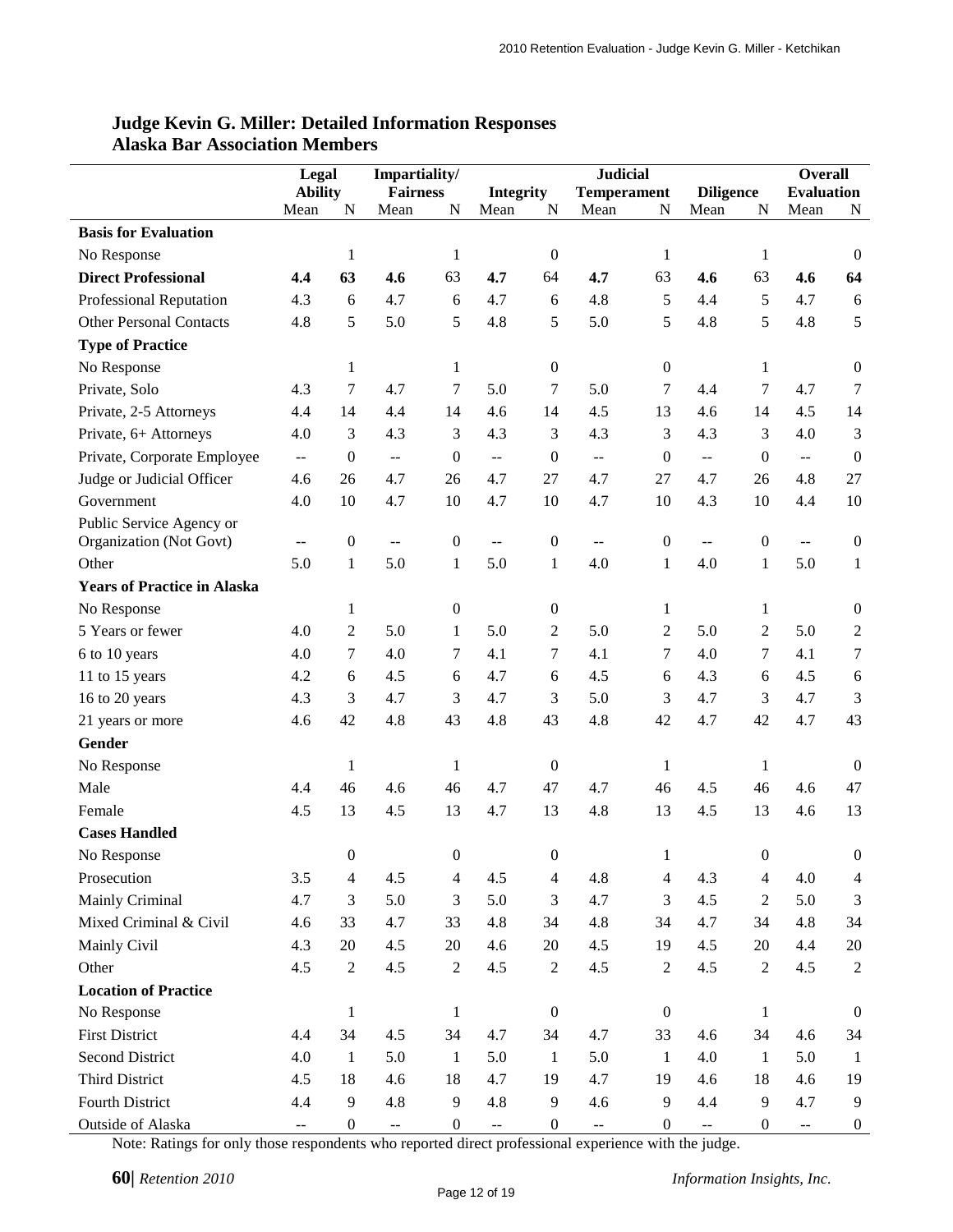# **District Court Judge Kevin G. Miller**

# **B. Peace and Probation Officers**

# **Demographic Description**

|                                    |                                           | N              | $\frac{6}{6}$ |
|------------------------------------|-------------------------------------------|----------------|---------------|
| <b>Type of Work</b>                |                                           |                |               |
|                                    | No Response                               | $-$            | 0.0%          |
|                                    | <b>State Law Enforcement Officer</b>      | 3              | 12.5%         |
|                                    | Municipal/Borough Law Enforcement Officer | 13             | 54.2%         |
|                                    | Village Public Safety Officer (VPSO)      | --             | 0.0%          |
|                                    | Probation/Parole Officer                  | $\tau$         | 29.2%         |
|                                    | Other                                     | $\mathbf{1}$   | 4.2%          |
| <b>Length of Alaska Experience</b> |                                           |                |               |
|                                    | No Response                               | --             | 0.0%          |
|                                    | 5 Years or fewer                          | 5              | 20.8%         |
|                                    | 6 to 10 years                             | $\overline{4}$ | 16.7%         |
|                                    | 11 to 15 years                            | 8              | 33.3%         |
|                                    | 16 to 20 years                            | 5              | 20.8%         |
|                                    | 21 years or more                          | $\overline{2}$ | 8.3%          |
| <b>Gender</b>                      |                                           |                |               |
|                                    | No Response                               | --             | 0.0%          |
|                                    | Male                                      | 15             | 62.5%         |
|                                    | Female                                    | 9              | 37.5%         |
| <b>Location of Work</b>            |                                           |                |               |
|                                    | No Response                               | --             | 0.0%          |
|                                    | <b>First District</b>                     | 21             | 87.5%         |
|                                    | <b>Second District</b>                    | $-$            | 0.0%          |
|                                    | <b>Third District</b>                     | $\overline{2}$ | 8.3%          |
|                                    | <b>Fourth District</b>                    | $\mathbf{1}$   | 4.2%          |
|                                    | Outside of Alaska                         | --             | 0.0%          |
| <b>Community Population</b>        |                                           |                |               |
|                                    | No Response                               | $-$            | 0.0%          |
|                                    | <b>Under 2,000</b>                        | $\overline{2}$ | 8.3%          |
|                                    | Between 2,000 and 35,000                  | 21             | 87.5%         |
|                                    | Over 35,000                               | 1              | 4.2%          |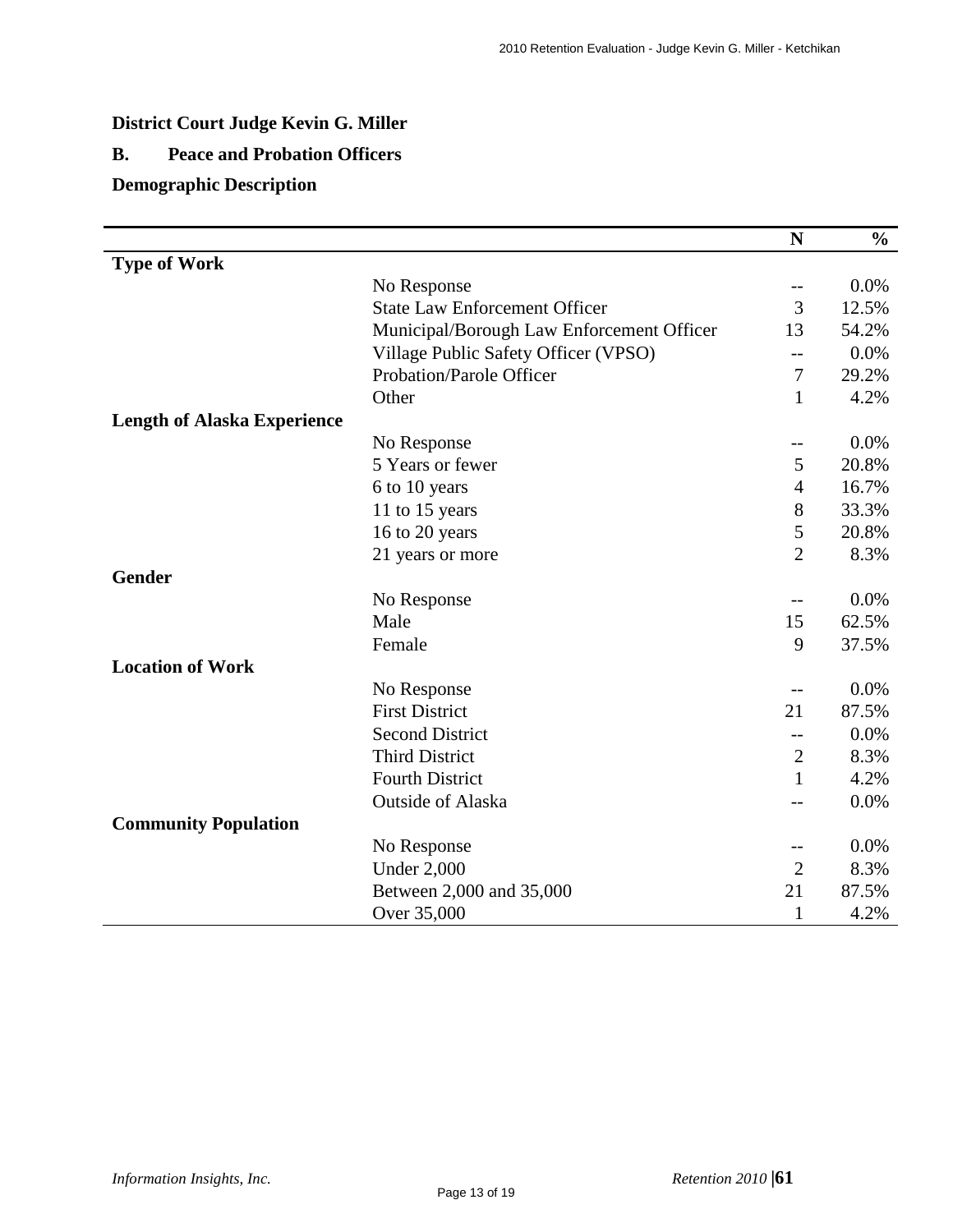### **Judge Kevin G. Miller Peace and Probation Officers**

|                                           | Impartiality/                                 |                  |                                               |                  | <b>Judicial</b>    |                  |                                               |                  | <b>Overall</b>                                |                  |
|-------------------------------------------|-----------------------------------------------|------------------|-----------------------------------------------|------------------|--------------------|------------------|-----------------------------------------------|------------------|-----------------------------------------------|------------------|
|                                           | <b>Fairness</b>                               |                  | <b>Integrity</b>                              |                  | <b>Temperament</b> |                  | <b>Diligence</b>                              |                  | <b>Evaluation</b>                             |                  |
|                                           | Mean                                          | N                | Mean                                          | $\mathbf N$      | Mean               | ${\bf N}$        | Mean                                          | ${\bf N}$        | Mean                                          | N                |
| <b>Basis for Evaluation</b>               |                                               |                  |                                               |                  |                    |                  |                                               |                  |                                               |                  |
| No Response                               |                                               | $\boldsymbol{0}$ |                                               | $\boldsymbol{0}$ |                    | $\boldsymbol{0}$ |                                               | $\boldsymbol{0}$ |                                               | $\mathbf{0}$     |
| <b>Direct Professional</b>                | 4.4                                           | 13               | 4,4                                           | 13               | 4.5                | 13               | 4.5                                           | 13               | 4.5                                           | 13               |
| Professional Reputation                   | 4.0                                           | 3                | 4.3                                           | 3                | 4.0                | 2                | 4.0                                           | 3                | 4.3                                           | 3                |
| <b>Other Personal Contacts</b>            | 4.0                                           | 1                | 5.0                                           | $\mathbf{1}$     | 4.0                | $\mathbf{1}$     | 4.0                                           | $\mathbf{1}$     | 4.0                                           | $\mathbf{1}$     |
| <b>Type of Work</b>                       |                                               |                  |                                               |                  |                    |                  |                                               |                  |                                               |                  |
| No Response                               |                                               | $\boldsymbol{0}$ |                                               | $\boldsymbol{0}$ |                    | $\boldsymbol{0}$ |                                               | $\boldsymbol{0}$ |                                               | $\boldsymbol{0}$ |
| <b>State Law Enforcement Officer</b>      | 4.3                                           | 6                | 4.3                                           | 6                | 4.3                | 6                | 4.3                                           | 6                | 4.3                                           | 6                |
| Municipal/Borough Law Enforcement Officer | 4.5                                           | $\overline{4}$   | 4.8                                           | $\overline{4}$   | 4.5                | 4                | 4.5                                           | 4                | 4.8                                           | 4                |
| Village Public Safety Officer (VPSO)      | $\overline{a}$                                | $\boldsymbol{0}$ | $\mathbb{L} \mathbb{L}$                       | $\boldsymbol{0}$ | $\overline{a}$     | 0                | $\mathbb{L}^{\mathbb{L}}$                     | $\boldsymbol{0}$ | $\mathbb{L}^2$                                | $\boldsymbol{0}$ |
| Probation/Parole Officer                  | 4.3                                           | 3                | 4.0                                           | 3                | 5.0                | 3                | 4.7                                           | 3                | 4.3                                           | 3                |
| Other                                     | $-$                                           | $\boldsymbol{0}$ | $\mathord{\hspace{1pt}\text{--}\hspace{1pt}}$ | $\boldsymbol{0}$ | $-$                | $\boldsymbol{0}$ | $\mathord{\hspace{1pt}\text{--}\hspace{1pt}}$ | $\boldsymbol{0}$ | $\overline{a}$                                | $\boldsymbol{0}$ |
| <b>Length of Experience</b>               |                                               |                  |                                               |                  |                    |                  |                                               |                  |                                               |                  |
| No Response                               |                                               | $\boldsymbol{0}$ |                                               | $\boldsymbol{0}$ |                    | $\boldsymbol{0}$ |                                               | $\boldsymbol{0}$ |                                               | $\boldsymbol{0}$ |
| 5 Years or fewer                          | 4.0                                           | 1                | 5.0                                           | $\mathbf{1}$     | 4.0                | 1                | 4.0                                           | $\mathbf{1}$     | 5.0                                           | $\mathbf{1}$     |
| 6 to 10 years                             | 4.5                                           | 2                | 4.5                                           | $\sqrt{2}$       | 5.0                | $\boldsymbol{2}$ | 4.5                                           | $\overline{c}$   | 4.5                                           | $\boldsymbol{2}$ |
| 11 to 15 years                            | 4.2                                           | $\sqrt{6}$       | 4.0                                           | $\sqrt{6}$       | 4.5                | 6                | 4.3                                           | 6                | 4.2                                           | 6                |
| 16 to 20 years                            | 4.7                                           | 3                | 4.7                                           | 3                | 4.7                | 3                | 4.7                                           | 3                | 4.7                                           | 3                |
| 21 years or more                          | 5.0                                           | $\mathbf{1}$     | 5.0                                           | $\mathbf{1}$     | 4.0                | $\mathbf{1}$     | 5.0                                           | $\mathbf{1}$     | 5.0                                           | $\mathbf{1}$     |
| Gender                                    |                                               |                  |                                               |                  |                    |                  |                                               |                  |                                               |                  |
| No Response                               |                                               | $\boldsymbol{0}$ |                                               | $\boldsymbol{0}$ |                    | $\boldsymbol{0}$ |                                               | $\boldsymbol{0}$ |                                               | $\boldsymbol{0}$ |
| Male                                      | 4.4                                           | 10               | 4.4                                           | 10               | 4.4                | 10               | 4.4                                           | 10               | 4.5                                           | 10               |
| Female                                    | 4.3                                           | 3                | 4.3                                           | 3                | 5.0                | 3                | 4.7                                           | 3                | 4.3                                           | 3                |
| <b>Location of Work</b>                   |                                               |                  |                                               |                  |                    |                  |                                               |                  |                                               |                  |
| No Response                               |                                               | $\boldsymbol{0}$ |                                               | $\boldsymbol{0}$ |                    | $\boldsymbol{0}$ |                                               | $\boldsymbol{0}$ |                                               | $\boldsymbol{0}$ |
| <b>First District</b>                     | 4.5                                           | 12               | 4.5                                           | 12               | 4.7                | 12               | 4.6                                           | 12               | 4.6                                           | 12               |
| <b>Second District</b>                    | $-$                                           | $\boldsymbol{0}$ | $\mathord{\hspace{1pt}\text{--}\hspace{1pt}}$ | $\boldsymbol{0}$ | $-$                | $\boldsymbol{0}$ | $- -$                                         | $\boldsymbol{0}$ | $\mathord{\hspace{1pt}\text{--}\hspace{1pt}}$ | $\boldsymbol{0}$ |
| <b>Third District</b>                     |                                               | $\boldsymbol{0}$ | $-$                                           | $\boldsymbol{0}$ | $-$                | $\boldsymbol{0}$ | $\overline{a}$                                | $\boldsymbol{0}$ | $-$                                           | $\boldsymbol{0}$ |
| Fourth District                           | 3.0                                           | $\mathbf{1}$     | 3.0                                           | $\mathbf{1}$     | $3.0\,$            | 1                | 3.0                                           | $\mathbf{1}$     | 3.0                                           | $\mathbf{1}$     |
| Outside of Alaska                         | $-$                                           | $\boldsymbol{0}$ | $\mathbb{L}^2$                                | $\boldsymbol{0}$ | $\overline{a}$     | $\boldsymbol{0}$ | --                                            | $\boldsymbol{0}$ | 44                                            | $\boldsymbol{0}$ |
| <b>Community Population</b>               |                                               |                  |                                               |                  |                    |                  |                                               |                  |                                               |                  |
| No Response                               |                                               | $\boldsymbol{0}$ |                                               | $\boldsymbol{0}$ |                    | $\boldsymbol{0}$ |                                               | $\boldsymbol{0}$ |                                               | $\boldsymbol{0}$ |
| <b>Under 2,000</b>                        | 3.0                                           | $\mathbf{1}$     | 3.0                                           | $\mathbf{1}$     | 3.0                | 1                | 3.0                                           | $\mathbf{1}$     | 3.0                                           | $\mathbf{1}$     |
| Between 2,000 and 35,000                  | 4.5                                           | 12               | 4.5                                           | 12               | 4.7                | 12               | 4.6                                           | 12               | 4.6                                           | 12               |
| Over 35,000                               | $\mathord{\hspace{1pt}\text{--}\hspace{1pt}}$ | $\boldsymbol{0}$ | $\mathbb{Z}^2$                                | $\boldsymbol{0}$ | --                 | $\boldsymbol{0}$ | $\mathbb{L}^{\perp}$                          | $\boldsymbol{0}$ | $\overline{\phantom{m}}$                      | $\boldsymbol{0}$ |

Note: Ratings for only those respondents who reported direct professional experience with the judge.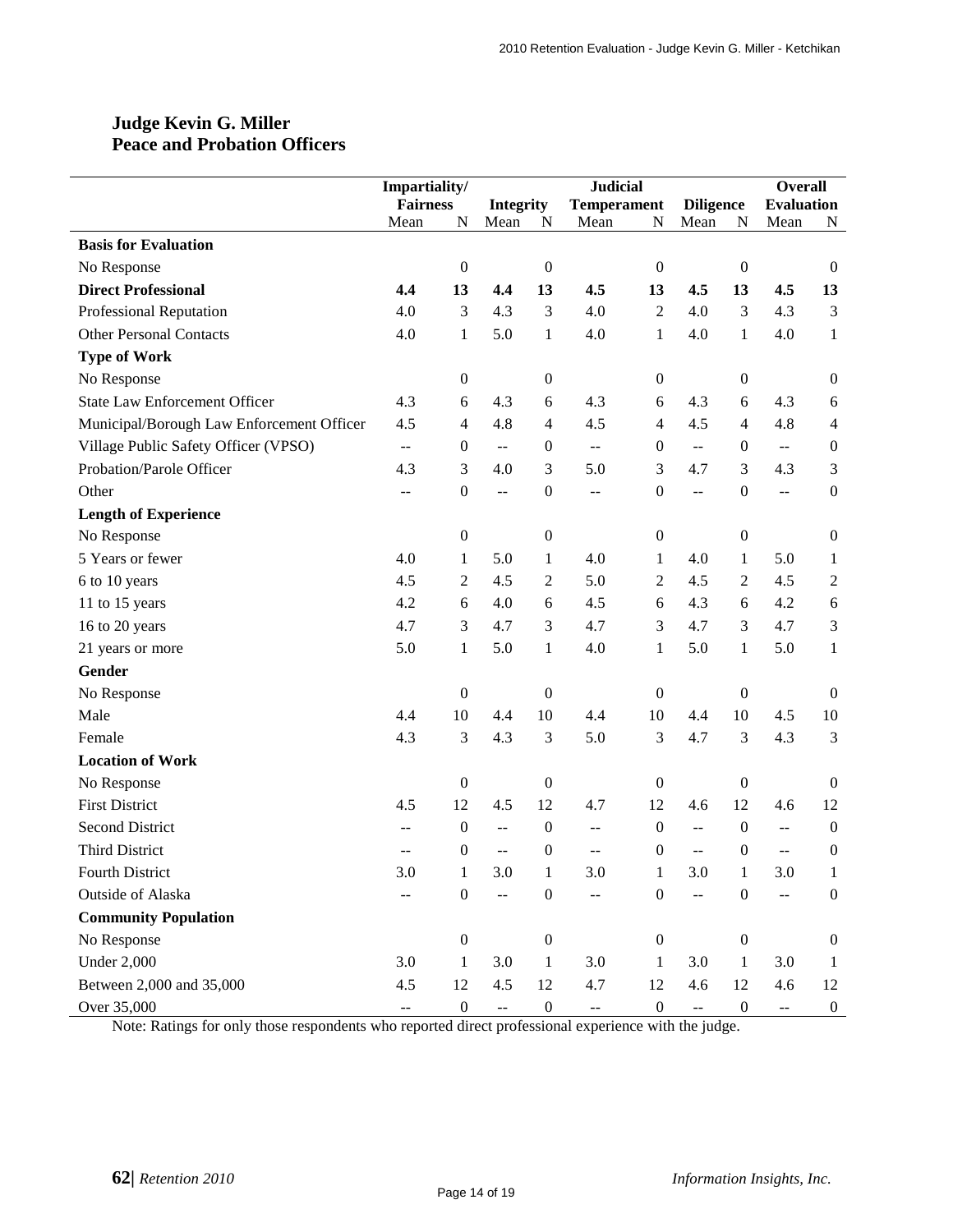# **District Court Judge Kevin G. Miller**

# **C. Social Workers, Guardians ad Litem, and CASA Volunteers**

# **Demographic Description**

|                                    |                          | N              | $\frac{0}{0}$ |
|------------------------------------|--------------------------|----------------|---------------|
| <b>Type of Work</b>                |                          |                |               |
|                                    | No Response              | $- -$          | 0.0%          |
|                                    | Social Worker            | $\mathbf{1}$   | 50.0%         |
|                                    | Guardian ad Litem        | $\mathbf{1}$   | 50.0%         |
|                                    | <b>CASA Volunteer</b>    |                | 0.0%          |
|                                    | Other                    |                | 0.0%          |
| <b>Length of Alaska Experience</b> |                          |                |               |
|                                    | No Response              |                | 0.0%          |
|                                    | 5 Years or fewer         |                | 0.0%          |
|                                    | 6 to 10 years            |                | 0.0%          |
|                                    | 11 to 15 years           | $\overline{2}$ | 100%          |
|                                    | 16 to 20 years           | $-$            | 0.0%          |
|                                    | 21 years or more         | $-$            | 0.0%          |
| <b>Gender</b>                      |                          |                |               |
|                                    | No Response              | --             | 0.0%          |
|                                    | Male                     | $\mathbf{1}$   | 50.0%         |
|                                    | Female                   | $\mathbf{1}$   | 50.0%         |
| <b>Location of Work</b>            |                          |                |               |
|                                    | No Response              | $\overline{2}$ | 100%          |
|                                    | <b>First District</b>    |                | 0.0%          |
|                                    | <b>Second District</b>   |                | 0.0%          |
|                                    | <b>Third District</b>    |                | 0.0%          |
|                                    | <b>Fourth District</b>   |                | 0.0%          |
|                                    | <b>Outside of Alaska</b> | --             | 0.0%          |
| <b>Community Population</b>        |                          |                |               |
|                                    | No Response              |                | 0.0%          |
|                                    | <b>Under 2,000</b>       | --             | 0.0%          |
|                                    | Between 2,000 and 35,000 | $\overline{2}$ | 100%          |
|                                    | Over 35,000              | --             | 0.0%          |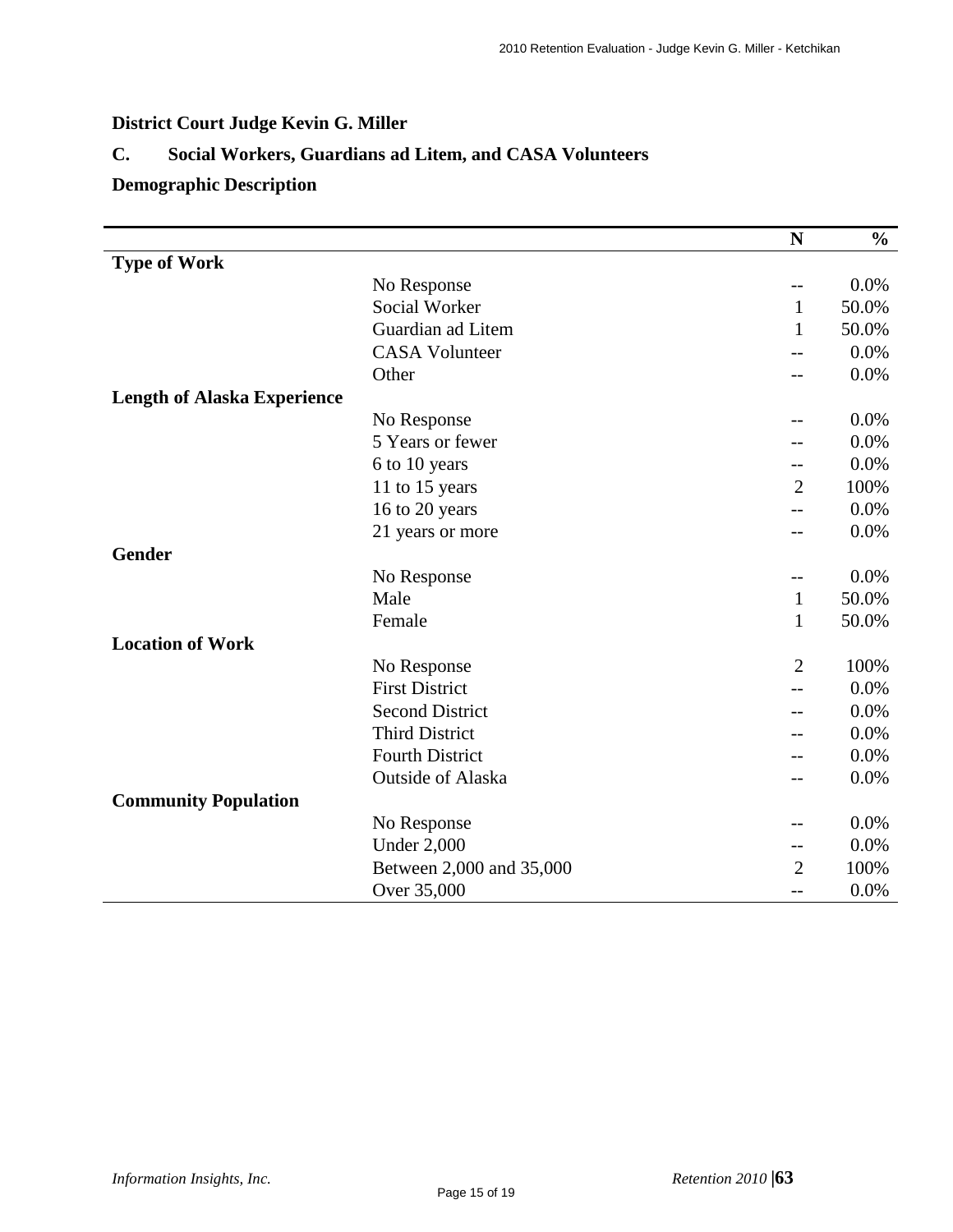|                                | Impartiality/   |                  |                          | <b>Judicial</b>  | <b>Overall</b>           |                  |                          |                  |                           |                  |
|--------------------------------|-----------------|------------------|--------------------------|------------------|--------------------------|------------------|--------------------------|------------------|---------------------------|------------------|
|                                | <b>Fairness</b> |                  | <b>Integrity</b>         |                  | <b>Temperament</b>       |                  | <b>Diligence</b>         |                  | <b>Evaluation</b>         |                  |
|                                | Mean            | N                | Mean                     | $\mathbf N$      | Mean                     | N                | Mean                     | $\mathbf N$      | Mean                      | N                |
| <b>Basis for Evaluation</b>    |                 |                  |                          |                  |                          |                  |                          |                  |                           |                  |
| No Response                    |                 | $\mathbf{0}$     |                          | $\overline{0}$   |                          | $\boldsymbol{0}$ |                          | $\mathbf{0}$     |                           | $\mathbf{0}$     |
| <b>Direct Professional</b>     | 5.0             | $\mathbf{1}$     | 5.0                      | $\mathbf{1}$     | 5.0                      | 1                | 5.0                      | 1                | 5.0                       | 1                |
| <b>Professional Reputation</b> | 5.0             | $\mathbf{1}$     | 5.0                      | $\mathbf{1}$     | 5.0                      | $\mathbf{1}$     | 5.0                      | $\mathbf{1}$     | 5.0                       | 1                |
| <b>Other Personal Contacts</b> | $\overline{a}$  | $\boldsymbol{0}$ | ц.,                      | $\theta$         | $\mathbf{u}$             | $\theta$         | $\overline{a}$           | $\theta$         | $\overline{a}$            | $\boldsymbol{0}$ |
| <b>Type of Work</b>            |                 |                  |                          |                  |                          |                  |                          |                  |                           |                  |
| No Response                    |                 | $\boldsymbol{0}$ |                          | $\boldsymbol{0}$ |                          | $\boldsymbol{0}$ |                          | $\boldsymbol{0}$ |                           | $\boldsymbol{0}$ |
| Social Worker                  | 5.0             | $\mathbf{1}$     | 5.0                      | $\mathbf{1}$     | 5.0                      | $\mathbf{1}$     | 5.0                      | $\mathbf{1}$     | 5.0                       | $\mathbf{1}$     |
| Guardian ad Litem              | $-$             | $\boldsymbol{0}$ | $\overline{\phantom{a}}$ | $\boldsymbol{0}$ | $\overline{a}$           | $\boldsymbol{0}$ | $\overline{a}$           | $\mathbf{0}$     | ΞĒ,                       | $\boldsymbol{0}$ |
| <b>CASA Volunteer</b>          | --              | $\boldsymbol{0}$ | $-$                      | $\boldsymbol{0}$ | $\overline{a}$           | $\mathbf{0}$     | $\overline{\phantom{a}}$ | $\boldsymbol{0}$ | --                        | $\boldsymbol{0}$ |
| <b>Length of Experience</b>    |                 |                  |                          |                  |                          |                  |                          |                  |                           |                  |
| No Response                    |                 | $\boldsymbol{0}$ |                          | $\boldsymbol{0}$ |                          | $\boldsymbol{0}$ |                          | $\boldsymbol{0}$ |                           | $\boldsymbol{0}$ |
| 5 Years or fewer               | $\overline{a}$  | $\boldsymbol{0}$ | $\overline{\phantom{a}}$ | $\overline{0}$   | $\mathbf{u}$             | $\overline{0}$   | $\mathbf{u}$             | $\overline{0}$   | $\overline{a}$            | $\boldsymbol{0}$ |
| 6 to 10 years                  | $\overline{a}$  | $\boldsymbol{0}$ | $\overline{a}$           | $\overline{0}$   | $\overline{a}$           | $\overline{0}$   | $\overline{a}$           | $\mathbf{0}$     | $\overline{a}$            | $\mathbf{0}$     |
| 11 to 15 years                 | 5.0             | $\mathbf{1}$     | 5.0                      | $\mathbf{1}$     | 5.0                      | $\mathbf{1}$     | 5.0                      | $\mathbf{1}$     | 5.0                       | 1                |
| 16 to 20 years                 | --              | $\boldsymbol{0}$ | $-$                      | $\theta$         | --                       | $\boldsymbol{0}$ | $-$                      | $\theta$         | $\mathbb{L}^{\mathbb{L}}$ | $\boldsymbol{0}$ |
| 21 years or more               | $-$             | $\boldsymbol{0}$ | $-$                      | $\boldsymbol{0}$ | $-$                      | $\boldsymbol{0}$ | $\overline{a}$           | $\boldsymbol{0}$ | $-$                       | $\boldsymbol{0}$ |
| <b>Gender</b>                  |                 |                  |                          |                  |                          |                  |                          |                  |                           |                  |
| No Response                    |                 | $\boldsymbol{0}$ |                          | $\boldsymbol{0}$ |                          | $\boldsymbol{0}$ |                          | $\boldsymbol{0}$ |                           | $\boldsymbol{0}$ |
| Male                           | 5.0             | $\mathbf{1}$     | 5.0                      | $\mathbf{1}$     | 5.0                      | $\mathbf{1}$     | 5.0                      | $\mathbf{1}$     | 5.0                       | $\mathbf{1}$     |
| Female                         | $\overline{a}$  | $\boldsymbol{0}$ | $\overline{\phantom{a}}$ | $\boldsymbol{0}$ | $\mathbf{u}$             | $\boldsymbol{0}$ | $\overline{a}$           | $\boldsymbol{0}$ | ΞĒ,                       | $\boldsymbol{0}$ |
| <b>Location of Work</b>        |                 |                  |                          |                  |                          |                  |                          |                  |                           |                  |
| No Response                    |                 | $\boldsymbol{0}$ |                          | $\boldsymbol{0}$ |                          | $\boldsymbol{0}$ |                          | $\boldsymbol{0}$ |                           | $\boldsymbol{0}$ |
| <b>First District</b>          | 5.0             | $\mathbf{1}$     | 5.0                      | $\mathbf{1}$     | 5.0                      | 1                | 5.0                      | $\mathbf{1}$     | 5.0                       | 1                |
| <b>Second District</b>         | $\overline{a}$  | $\boldsymbol{0}$ | $-$                      | $\theta$         | $\mathbf{u}$             | $\mathbf{0}$     | $\mathbf{L}$             | $\Omega$         | $\overline{a}$            | $\mathbf{0}$     |
| <b>Third District</b>          | $\overline{a}$  | $\boldsymbol{0}$ | $-$                      | $\theta$         | $-$                      | $\mathbf{0}$     | $\overline{a}$           | $\Omega$         | $\overline{a}$            | $\mathbf{0}$     |
| <b>Fourth District</b>         |                 | $\boldsymbol{0}$ | $-$                      | $\Omega$         | $\overline{a}$           | $\mathbf{0}$     | $-$                      | $\Omega$         | $\overline{a}$            | $\mathbf{0}$     |
| Outside of Alaska              |                 | $\boldsymbol{0}$ | $-$                      | $\boldsymbol{0}$ | --                       | $\mathbf{0}$     | $-$                      | $\overline{0}$   | --                        | $\boldsymbol{0}$ |
| <b>Community Population</b>    |                 |                  |                          |                  |                          |                  |                          |                  |                           |                  |
| No Response                    |                 | $\boldsymbol{0}$ |                          | $\boldsymbol{0}$ |                          | $\boldsymbol{0}$ |                          | $\boldsymbol{0}$ |                           | $\boldsymbol{0}$ |
| <b>Under 2,000</b>             | $-$             | $\boldsymbol{0}$ | $-$                      | $\boldsymbol{0}$ | --                       | $\boldsymbol{0}$ | $\overline{\phantom{a}}$ | $\boldsymbol{0}$ | --                        | $\boldsymbol{0}$ |
| Between 2,000 and 35,000       | 5.0             | $\mathbf{1}$     | 5.0                      | $\mathbf{1}$     | 5.0                      | $\mathbf{1}$     | 5.0                      | $\mathbf{1}$     | 5.0                       | $\mathbf{1}$     |
| Over 35,000                    | $\overline{a}$  | $\boldsymbol{0}$ | $\overline{\phantom{m}}$ | $\boldsymbol{0}$ | $\overline{\phantom{m}}$ | $\boldsymbol{0}$ | $\overline{\phantom{a}}$ | $\boldsymbol{0}$ | $-$                       | $\boldsymbol{0}$ |

### **Judge Kevin G. Miller Social Workers, Guardians ad Litem, and CASA Volunteers**

Note: Ratings for only those respondents who reported direct professional experience with the judge.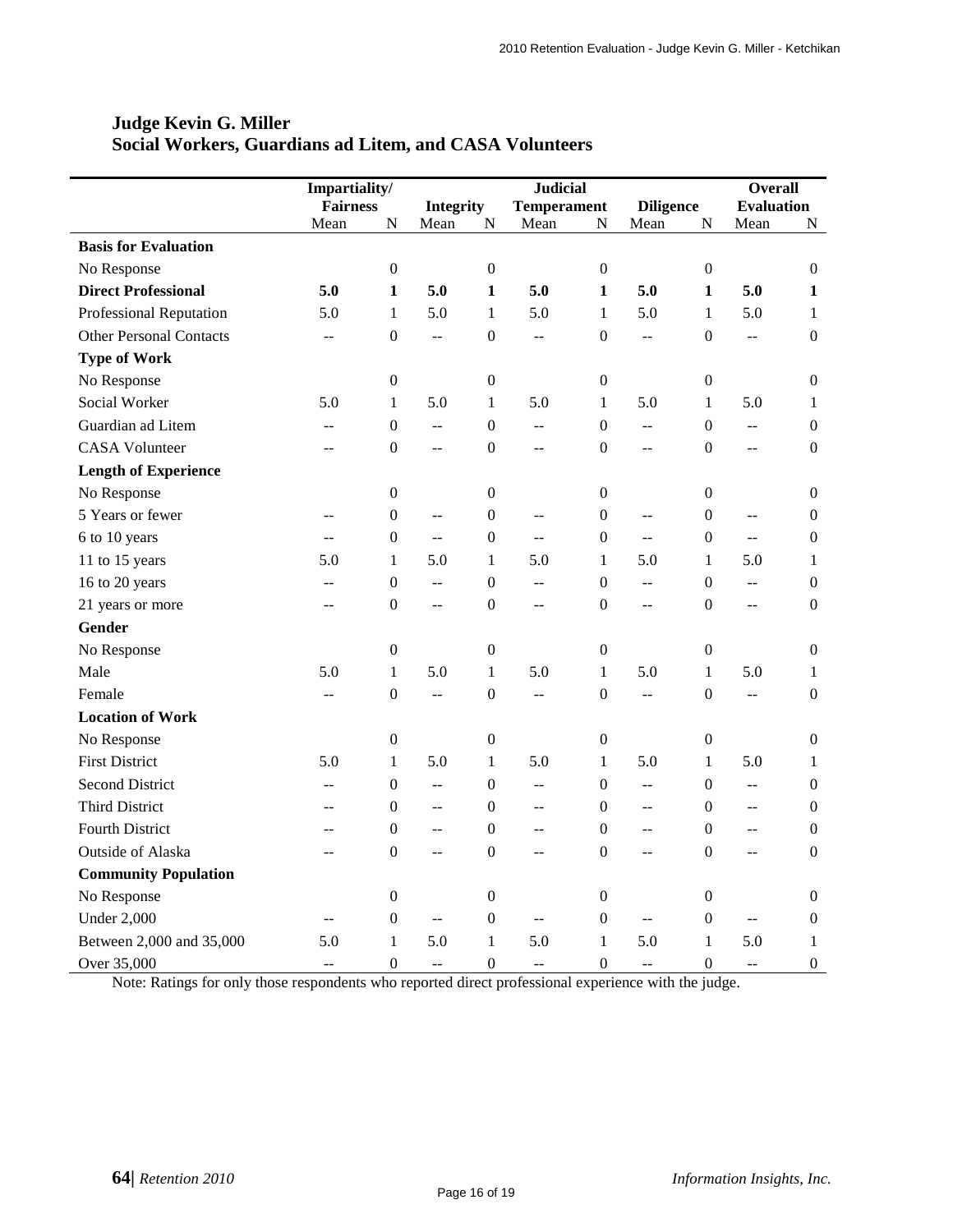| <b>Juror Survey Results</b><br><b>2010 Retention Evaluation</b><br><b>Kevin G. Miller</b> |             |     |                                                                                                                                    |     |    |       |              |       |          |    |   |                  |
|-------------------------------------------------------------------------------------------|-------------|-----|------------------------------------------------------------------------------------------------------------------------------------|-----|----|-------|--------------|-------|----------|----|---|------------------|
| <b>Distribution of Ratings</b>                                                            |             |     |                                                                                                                                    |     |    |       |              |       |          |    |   |                  |
| <b>Survey Category</b>                                                                    | <b>Mean</b> | %   | <b>Excellent</b><br><b>Deficient</b><br>Poor<br>Total<br>Good<br>Acceptable<br>%<br>%<br>%<br>%<br>(n)<br>(n)<br>(n)<br>(n)<br>(n) |     |    |       |              |       |          |    |   | <b>Responses</b> |
| <b>Impartiality/Fairness</b>                                                              | 4.7         | 73% | 52                                                                                                                                 | 27% | 19 | $0\%$ | $\mathbf 0$  | 0%    | 0        | 0% | 0 | 71               |
| <b>Respectful/Courteous</b>                                                               | 4.9         | 86% | 61                                                                                                                                 | 13% | 9  | 1%    | $\mathbf{1}$ | $0\%$ | 0        | 0% | 0 | 71               |
| <b>Attentive during Proceedings</b>                                                       | 4.8         | 80% | 57                                                                                                                                 | 18% | 13 | 1%    | $\mathbf{1}$ | $0\%$ | $\Omega$ | 0% | 0 | 71               |
| <b>Control over Proceedings</b>                                                           | 4.8         | 78% | 55                                                                                                                                 | 23% | 16 | 0%    | 0            | 0%    | 0        | 0% | 0 | 71               |
| Intelligence/Skill as a Judge                                                             | 4.7         | 75% | 53                                                                                                                                 | 23% | 16 | 1%    | 1            | $0\%$ | 0        | 0% | 0 | 70               |
| <b>Overall Evaluation</b>                                                                 | 4.8         | 76% | 54                                                                                                                                 | 24% | 17 | $0\%$ | 0            | $0\%$ | 0        | 0% | 0 | 71               |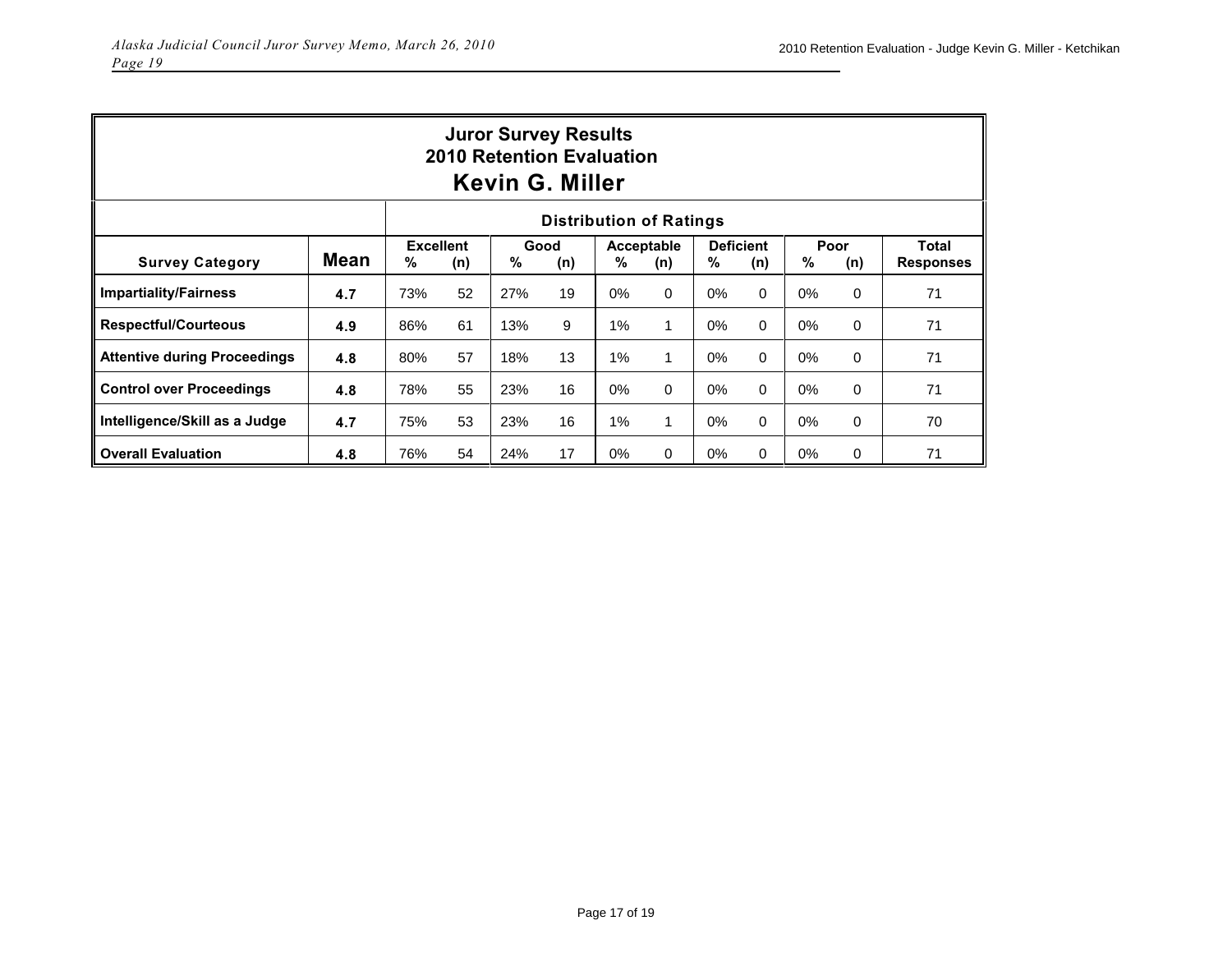| <b>Court Employee Survey Results</b><br><b>2010 Retention Evaluation</b><br><b>Kevin G. Miller</b> |                       |     |           |                |    |                   |       |                         |       |             |      |                           |
|----------------------------------------------------------------------------------------------------|-----------------------|-----|-----------|----------------|----|-------------------|-------|-------------------------|-------|-------------|------|---------------------------|
| Question                                                                                           | <b>Excellent</b><br>% | (n) | Good<br>% | (n)            | %  | Acceptable<br>(n) | %     | <b>Deficient</b><br>(n) | %     | Poor<br>(n) | Mean | Total<br><b>Responses</b> |
| <b>Impartiality/Fairness</b>                                                                       | 81%                   | 29  | 17%       | 6              | 3% |                   | 0%    |                         | 0%    | $\mathbf 0$ | 4.8  | 36                        |
| Integrity                                                                                          | 81%                   | 29  | 17%       | 6              | 3% |                   | 0%    |                         | 0%    | $\mathbf 0$ | 4.8  | 36                        |
| <b>Judicial Temperament</b>                                                                        | 86%                   | 31  | 11%       | $\overline{4}$ | 3% |                   | 0%    |                         | 0%    | $\mathbf 0$ | 4.8  | 36                        |
| <b>Diligence</b>                                                                                   | 81%                   | 29  | 17%       | 6              | 3% |                   | $0\%$ |                         | 0%    | $\mathbf 0$ | 4.8  | 36                        |
| <b>Overall Evaluation</b>                                                                          | 83%                   | 30  | 17%       | 6              | 0% | $\Omega$          | 0%    |                         | $0\%$ | $\Omega$    | 4.8  | 36                        |